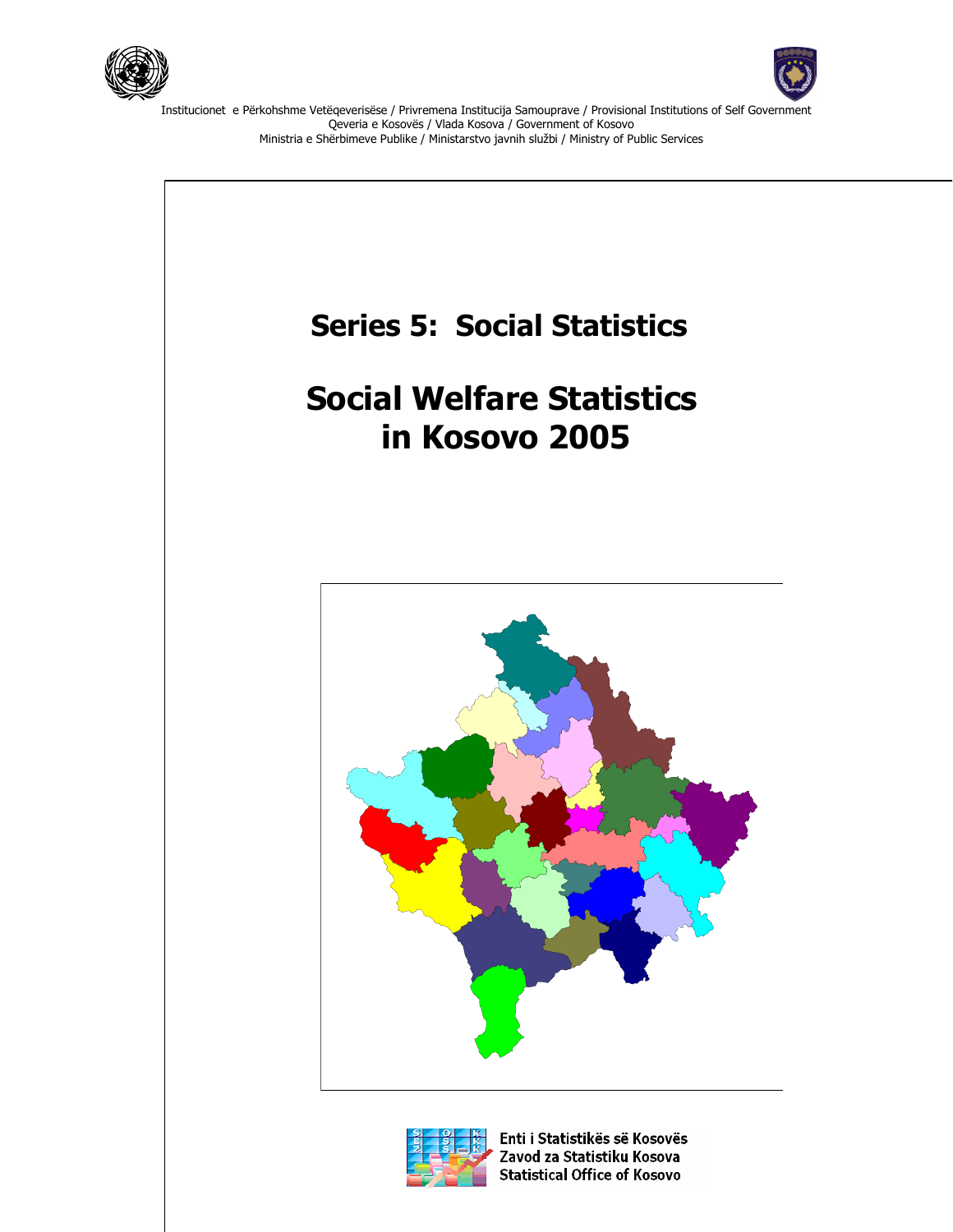### **Introduction**

This publication is a summary of statistical data from the social welfare aspect. Statistical Office of Kosovo started to publish the statistical data on social welfare in Kosovo in 2002.

This publication is a summary of all statistics which have to do with 2005. Data source is Ministry of Labor and Social Welfare, Nursing-Home for the elderly people, Kosovo Pension Administration as well as the house for abandoned children.

This is the third publication of Statistical Office of Kosovo for the statistics of Social Welfare and we trust that this publication will serve as a useful referring ground to all users of statistical data on social welfare.

These data will serve as important statistics to get familiar with the social environment in Kosovo.

We encourage to cooperation all users of this publication. Your comments, suggestions and remarks concerning this publication should be sent to the address social@ks-gov.net, thus giving your contribution to the refinement of our publication in the future.

#### **Social Welfare Statistics in Kosovo 2005**

This publication is prepared by: Mr.sc. Bashkim BELLAQA – Director, Department of Social Statistics Naime PLLANA - REXHEPI – Senior Officer, Social Welfare Statistics Violeta ARIFI- GASHI – Chief of Sector, Health and Social Welfare Statistics

Acting Chief Executive Officer SOK April, 2006 Ramiz Ulaj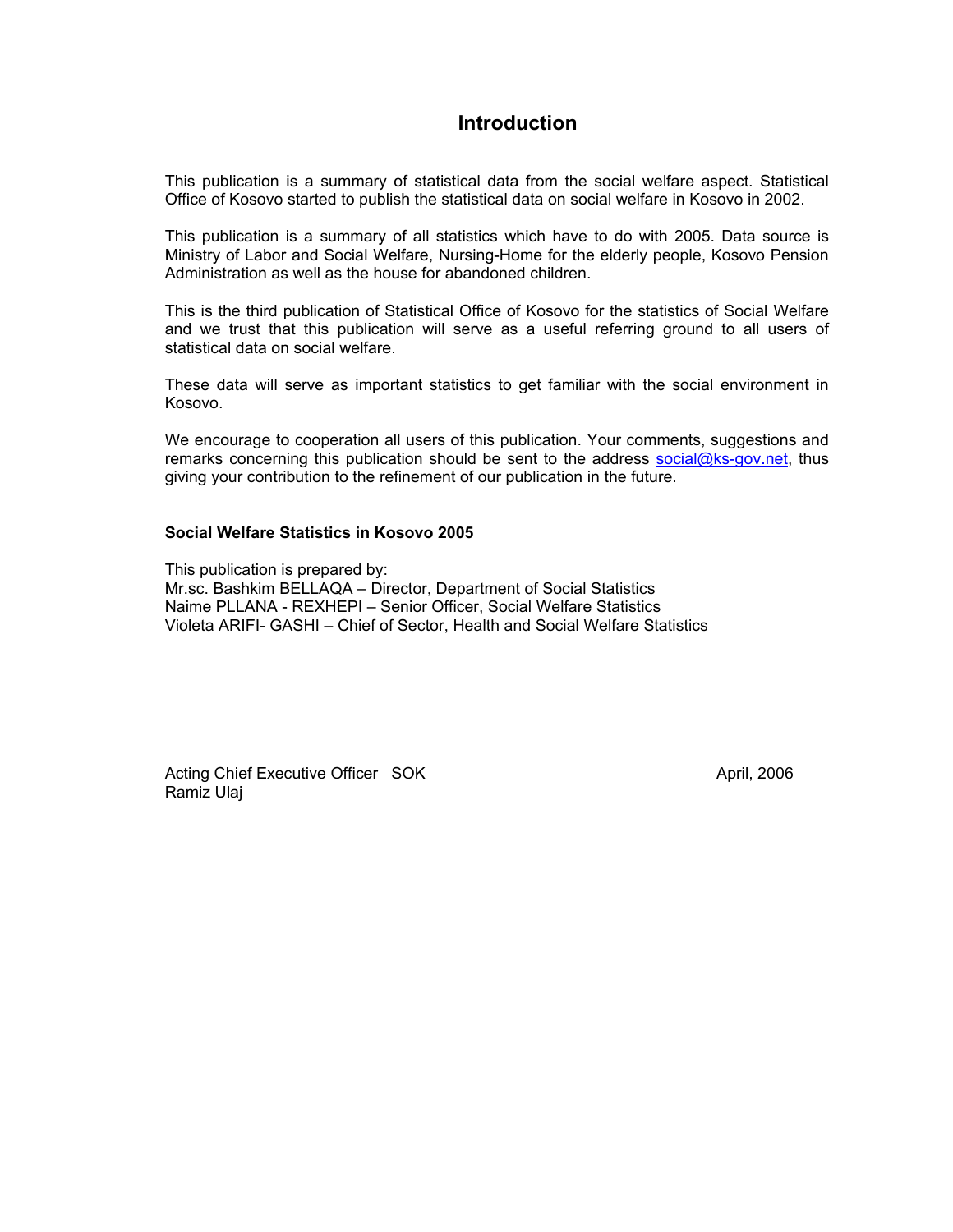# **List of abbreviations**

SOK - Statistical Office of Kosovo<br>MLSW - Ministry of Labor and Social

Ministry of Labor and Social Welfare

# **Table of Contents**

| 1                                                                                                                                                                                                                                                                                                                                                                                                                                                                                                                                                                                                                                                                                                                                                                                                               |
|-----------------------------------------------------------------------------------------------------------------------------------------------------------------------------------------------------------------------------------------------------------------------------------------------------------------------------------------------------------------------------------------------------------------------------------------------------------------------------------------------------------------------------------------------------------------------------------------------------------------------------------------------------------------------------------------------------------------------------------------------------------------------------------------------------------------|
| Table 1:<br>Table 2:<br>Table 3:<br>Table 4: War invalids and their relatives registered and paid by months and regions in 2005. 9<br>War invalids and their relatives registered by age and months in 2005 10<br>Table 5:<br>Table 6:<br>Table 7:<br>Table 8: Persons with special needs accommodated in Shtimje Institution in 2005 14<br>Gender structure of persons with special needs accommodated in Shtimje<br>Table 9:<br>Table 10: Elderly persons accommodated by months in Nursing-Home in Prishtina in 2005                                                                                                                                                                                                                                                                                         |
| Table 11: Gender structure of elderly persons accommodated in Nursing - Home Prishtina in<br>Table 13: Families and family members receiving social assistance by months in 2004/2005                                                                                                                                                                                                                                                                                                                                                                                                                                                                                                                                                                                                                           |
| Table 14: Families receiving social assistance by months and regions in 2005 20<br>Table 15: Family members receiving social assistance by months and regions in 2005 21<br>Table 16: Families and family members receiving social assistance by months in 2005  22<br>Table 17: Families and family members receiving social assistance by regions and months                                                                                                                                                                                                                                                                                                                                                                                                                                                  |
| Table 18 Annual amount of money spent for the payment of social assistance beneficiaries,                                                                                                                                                                                                                                                                                                                                                                                                                                                                                                                                                                                                                                                                                                                       |
| Chart 1: Structure of pensioners presented by percentage according to the situation in<br>Chart 6: Percentage of persons with special needs accommodated in Shtimje Institution 14<br>Chart 7: Percentage of persons with special needs accommodated in Shtimje Institution 15<br>Chart 8: Ethnic structure of persons accommodated in the Nursing-Home in Prishtina  16<br>Chart 9: Gender percentage of persons accommodated in the Nursing-Home in Prishtina 17<br>Chart 10: Percentage of abandoned children by gender and months in 2005 18<br>Chart 11: Families receiving social assistance by months and regions 20<br>Chart 12: Family members receiving social assistance by regions and months in 2005 21<br>Chart 13: Families and family members receiving social assistance by regions and months |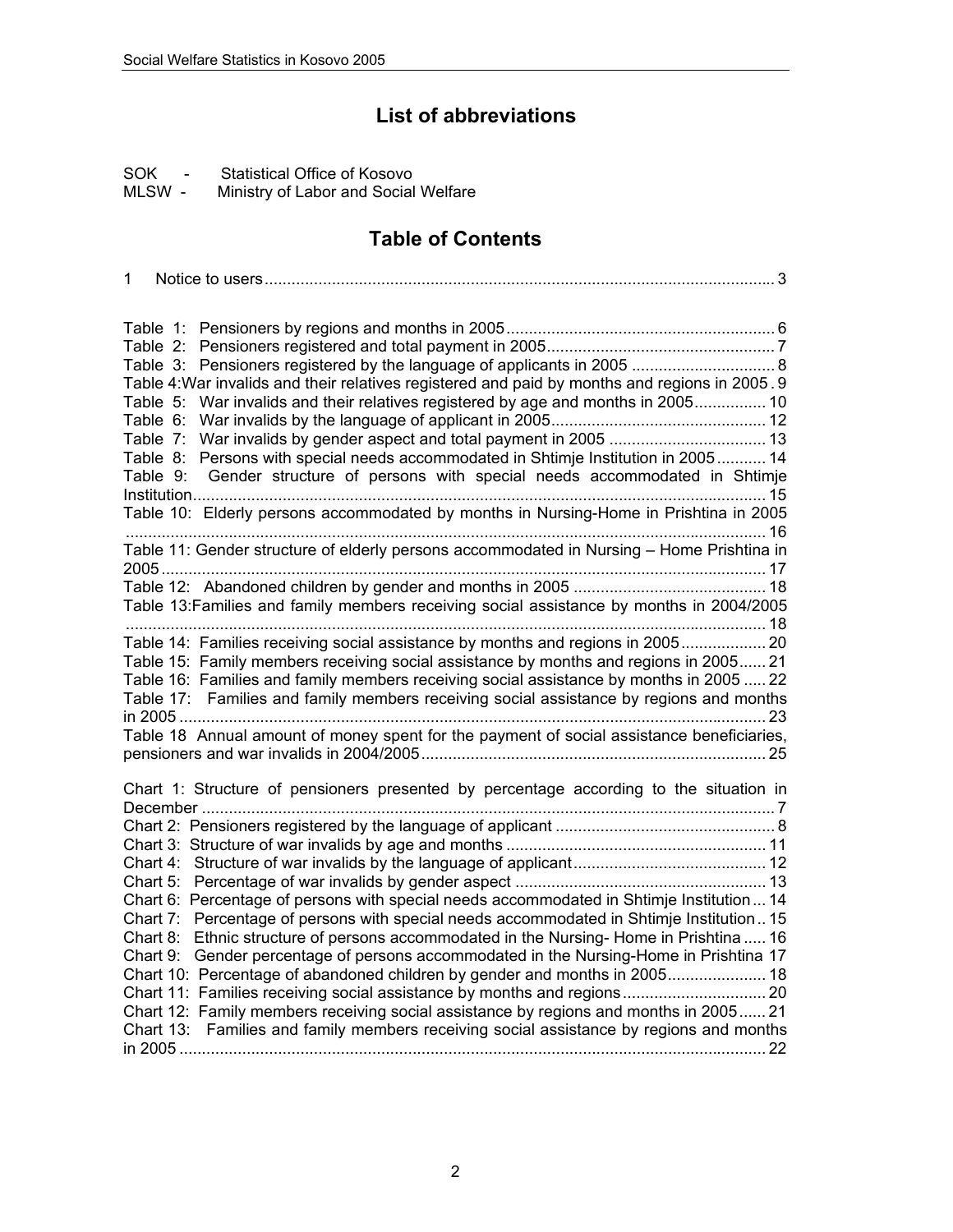## **1 Notice to users**

### **Pensions1**

Pensions are received by people over 65 years of age, at the rate of 40 Euros per person, received on monthly basis.

### War invalids<sup>2</sup>

War invalids are classified into two categories, the invalids by category 70-100% and by category 40-69% of invalidity rate. Along with war invalids are included their relatives who died, children under 18 years of age, spouse/housband without children under 18 years of age. The average payment received by war invalids is 58.16 Euro (average taken as of December 2005).

### **Nursing-Home for elderly persons in Prishtina**

There are 124 persons of different nationalities accommodated in the Nursing-Home for elderly persons in Prishtina, which has a capacity of 150 beds and accommodates persons being over 65 years of age.

### **Institution for persons with special needs in Shtime**

There are 196 persons of different age and nationality accommodated in this institution.

### **Abandoned children**<sup>3</sup>

This category includes children being abandoned by one or both parents. The number of these children varies. Protection of these children would be by providing temporary family shelter, household (biological parent) and adoption.

### Disability Pension<sup>4</sup>

"Disability Pension" means a benefit administered by the Ministry of Labour and Social Welfare (hereinafter referred to as the "Ministry") to provide financial support to adult persons who are habitual residents of Kosovo and who are totally and permanently disabled and incapable of any form of occupational activity.

"Applicant" means a person who is applying for a Disability Pension in Kosovo. "Monthly Rate" means the monthly amount of Disability Pension payable to an applicant who is qualified to receive a Disability Pension.

### **Designated authority**

l

"Designated Authority" means the Kosovo Pension Administration or such other body that the Ministry of Labour and Social Welfare may decide to make responsible for the administration of Disability Pensions

 $^{\mathrm{1}}$  Definition on pensions is taken from: Law No. 2002/15<br> $^{\mathrm{2}}$  Definition on war invalids is taken from: UNMIK Regulation No. 2002/15

<sup>&</sup>lt;sup>3</sup> Definition on abandoned children is taken from: Law on Family and Family Relations, Official Gazette of Kosovo 10/84. This

Law is applicable until a new Law is promulgated. 4 Definition on disability pension is taken from: Law No. 2003/23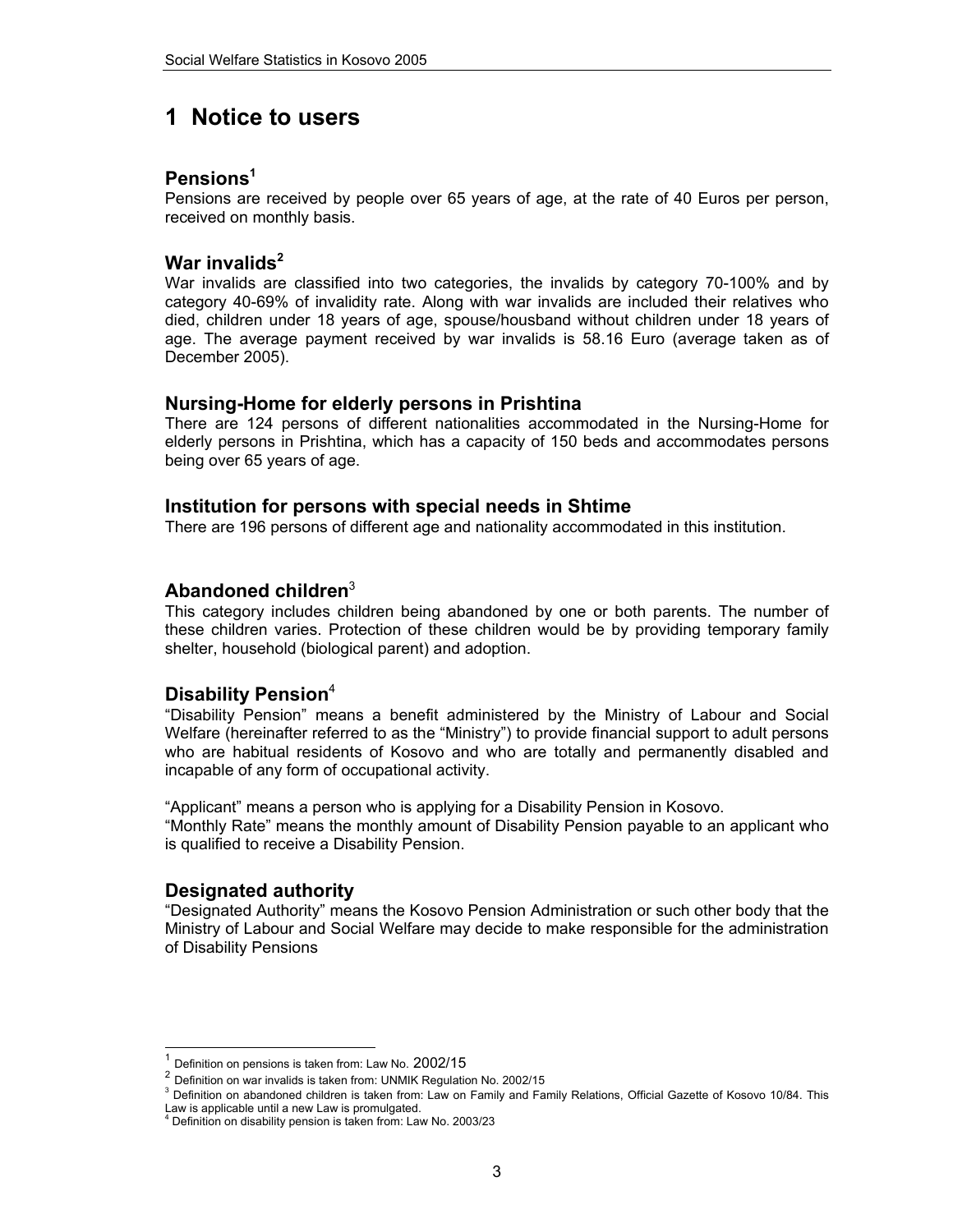### Social Assistance Scheme<sup>5</sup>

The Social Assistance Scheme shall provide financial support to eligible families in accordance with the criteria set forth in this Law and within the resources allocated for this purpose in the Kosovo Consolidated Budget.

### **Family**

A 'family' is composed of those persons whose needs are considered in determining eligibility and the amount of the Social Assistance, and shall be defined as being made up of the applicant or recipient and all of the following family members that are present in the household: his or her spouse or co-habiting partner, parents and children, including adopted, fostered, or children of the spouse. Therefore, the family can comprise of the applicant or recipient and one, two, three or more family members, de pending on who is present in the household. An individual with no other family members pre sent in the household will be considered a family for the purposes of this Law.

### **Household**

A 'household' shall be defined as being a group of individuals living together and sharing living costs. The household may include persons who are not members of the family for the purposes of this Law.

### **Orphan**

An 'orphan' shall be defined as a child both of whose parents are deceased, or who was born to a single parent who has deceased.

### **Single Parent**

A 'single parent' shall be defined as the parent or legal guardian of a child up to and including the age of eighteen (18) years, who lives with the child and is solely, legally and financially responsible for the child.

### **Dependant**

l

A 'dependant' shall be defined as an individual who belongs to one of the following groups: Persons who are over 18 years of age and who have permanent and severe disabilities rendering them unable to work for remuneration; Persons who are sixty-five (65) years of age or older; Full-time carers of a person(s) with permanent disability, or of a person(s) at or over the age of sixty-five (65) needing full-time care, or of a child(ren) under the age of five (5); Persons up to fourteen (14) years of age; Persons between the ages of fifteen (15) and eighteen (18) inclusive and who are in full-time secondary education; Single parents with at least one child under the age of fifteen (15).

### **Category I – Families without income**

A family where all family members are dependants and fall under the following category:

i: Persons aged sixty-five (65) years or older,

ii: Dependant children up to fourteen (14) years of age

iii: Persons between the ages of fifteen (15) and eighteen (18) inclusive and who are in full-time secondary education,

iv: Persons who are over 18 years of age and who have permanent and

severe disabilities rendering them unable to work for remuneration,

v: Single parents with at least one child under the age of ten (10),

<sup>5</sup> Definition on Social Assistance Scheme is taken from: Law 2003/15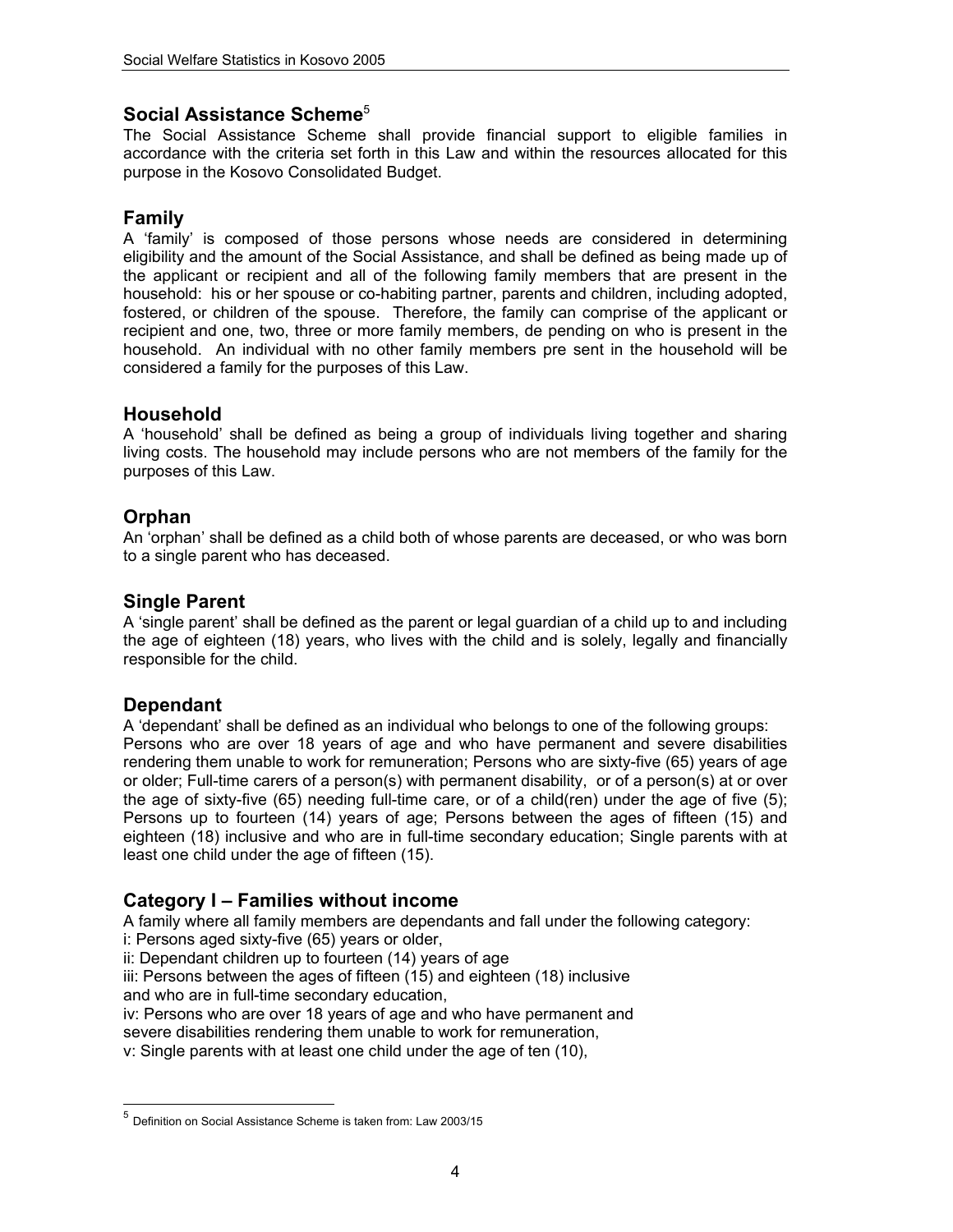vi: Full-time carers of a person(s) with permanent disability, or of a person(s) at or over the age of sixty-five (65) needing full-time care,

vii: Family which has no more than half a hectare of land (0.5). The only exception to this is when the family has no access to land due to minefields or any other risk. In order to get benefit the social assistance, the families have to submit a statement confirming their property less status.

### **Category II – Families have to meet the following criteria:**

viii: None of the family members receives a payment in remuneration to work, i.e. the family will not be selected if any of the family members is employed on full time or part time basis, or any of them works on daily basis (receiving daily or hourly payment) during the month when the application is submitted.

ix: All family members who are able to work should be registered and be provided with a certificate issued by the Employment Office confirming that he/she is ready to work and looking for a job.

x: Family should earn no income and should receive no assistance from any member working in Kosovo or outside Kosovo.

xi: Family which has no more than half a hectare of land (0.5). The only exception to this is when the family has no access to land due to minefields or any other risk. In order benefit the social assistance, the families have to submit a statement confirming their property less status.

xii: There should be in family at least one child under the age of five (4 years and younger) or the family has a full-time care to an orphan under the age of fifteen (this should be a child under 15 years whose both parents died).

xiii: Family should not be in possession of any means of transportation (including a tractor or car).

xiv: Name of the family should be in the list for food distribution assistance for the month of September 2000.

The payment rate for Social Assistance for both categories is dependent to the number of family members. The amount of monthly Social Assistance to be paid to an eligible family as of December 2003 when the Law on Social Assistance entered into force is as follows:

Family with 1 person: 35€ Family with 2 persons: 50€ Family with 3 persons: 55€ Family with 4 persons: 60€ Family with 5 persons: 65€ Family with 6 persons: 70€ Family with 7 persons: 75€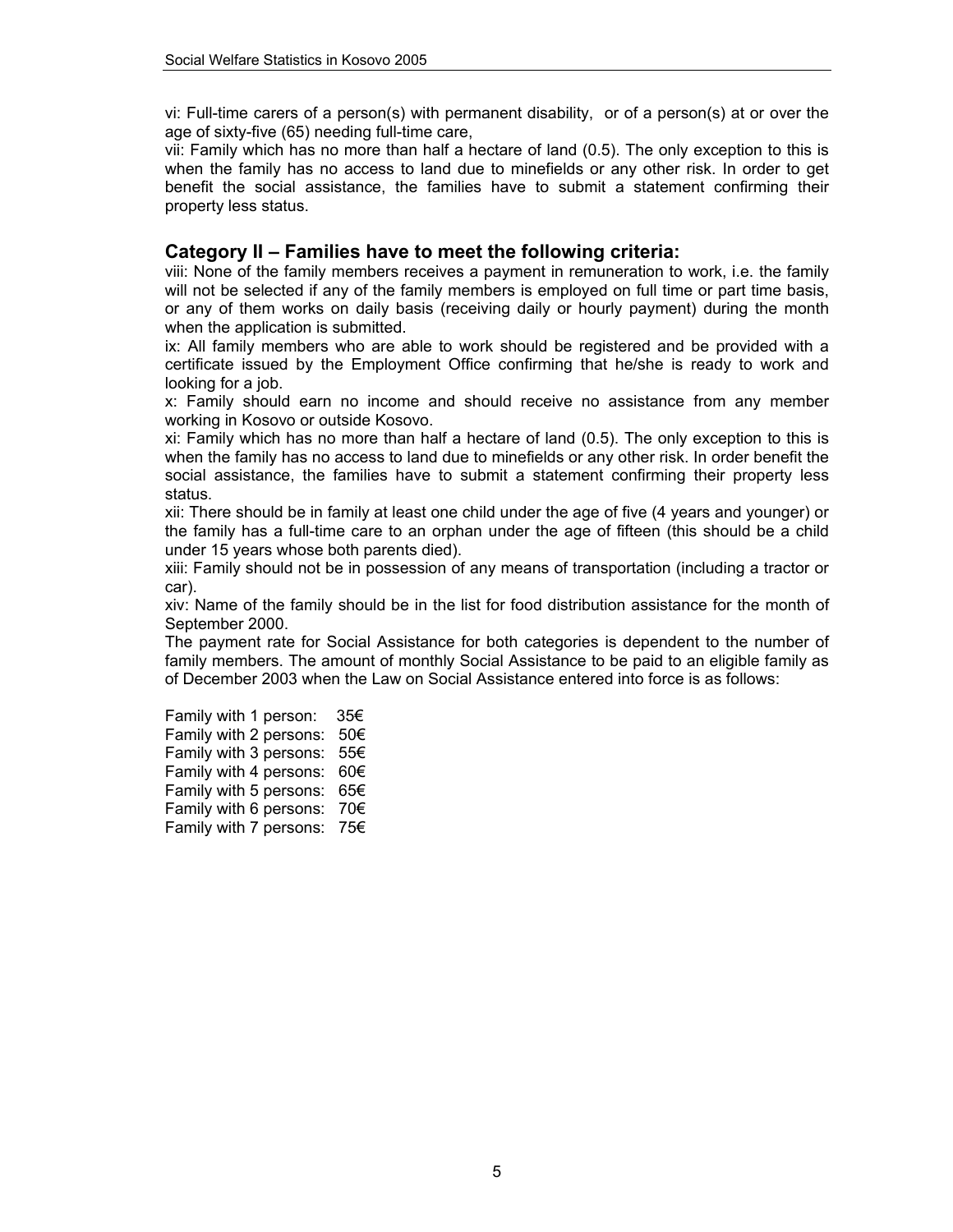|            | Regions   |        |        |         |           | Total by sex |        |         |
|------------|-----------|--------|--------|---------|-----------|--------------|--------|---------|
| Months     | Prishtine | Gjilan | Peje   | Prizren | Mitrovice | F            | м      | Total   |
| January    |           |        |        |         |           |              |        |         |
| Registered | 27.597    | 27.722 | 23.519 | 25.393  | 21.915    | 67.071       | 59.075 | 126.146 |
| Paid       | 27.400    | 24.262 | 21.613 | 23.673  | 20.739    | 63.292       | 54.395 | 117.687 |
| February   |           |        |        |         |           |              |        |         |
| Registered | 27.814    | 28.012 | 23.690 | 25.534  | 22.099    | 67.641       | 59.508 | 127.149 |
| Paid       | 26.184    | 25.834 | 21.675 | 23.733  | 20.825    | 63.643       | 54.608 | 118.251 |
| March      |           |        |        |         |           |              |        |         |
| Registered | 28.132    | 28.232 | 23.855 | 25.698  | 22.434    | 68.254       | 60.097 | 128.351 |
| Paid       | 26.442    | 25.967 | 21.760 | 23.860  | 21.112    | 64.117       | 55.024 | 119.141 |
| April      |           |        |        |         |           |              |        |         |
| Registered | 30.006    | 27.015 | 24.106 | 25.917  | 22.772    | 68.995       | 60.821 | 129.816 |
| Paid       | 28.122    | 24.710 | 21.915 | 24.013  | 21.321    | 64.604       | 55.478 | 120.082 |
| May        |           |        |        |         |           |              |        |         |
| Registered | 30.251    | 27.230 | 24.249 | 26.157  | 23.101    | 69.599       | 61.389 | 130.988 |
| Paid       | 28.312    | 24.883 | 21.987 | 24.189  | 21.622    | 65.082       | 55.911 | 120.993 |
| June       |           |        |        |         |           |              |        |         |
| Registered | 30.528    | 27.622 | 24.535 | 26.414  | 23.487    | 70.419       | 62.162 | 132.581 |
| Paid       | 28.503    | 25.141 | 22.166 | 24.344  | 21.993    | 65.688       | 56.459 | 122.147 |
| July       |           |        |        |         |           |              |        |         |
| Registered | 30.863    | 27.911 | 24.763 | 26.681  | 23.865    | 71.170       | 62.913 | 134.083 |
| Paid       | 28.825    | 25.404 | 22.303 | 24.526  | 22.040    | 66.155       | 56.943 | 123.098 |
| August     |           |        |        |         |           |              |        |         |
| Registered | 31.237    | 28.292 | 25.008 | 26.985  | 24.383    | 72.082       | 63.823 | 135.905 |
| Paid       | 29.031    | 25.502 | 22.418 | 24.724  | 22.349    | 66.613       | 57.411 | 124.024 |
| September  |           |        |        |         |           |              |        |         |
| Registered | 31.311    | 28.331 | 25.131 | 27.017  | 24.396    | 72.215       | 63.971 | 136.186 |
| Paid       | 29.191    | 25.603 | 22.450 | 24.679  | 22.671    | 66.886       | 57.708 | 124.594 |
| October    |           |        |        |         |           |              |        |         |
| Registered | 31.614    | 28.676 | 25.330 | 27.305  | 24.780    | 72.948       | 64.757 | 137.705 |
| Paid       | 29.324    | 25.683 | 22.480 | 24.691  | 22.751    | 67.025       | 57.904 | 124.929 |
| November   |           |        |        |         |           |              |        |         |
| Registered | 31.877    | 28.874 | 25.450 | 27.425  | 24.971    | 73.372       | 65.225 | 138.597 |
| Paid       | 29.406    | 25.698 | 22.434 | 24.706  | 22.675    | 67.041       | 57.878 | 124.919 |
| December   |           |        |        |         |           |              |        |         |
| Registered | 32.065    | 29.180 | 25.646 | 27.609  | 25.309    | 73.985       | 65.825 | 139.810 |
| Paid       | 29.431    | 25.695 | 22.377 | 24.767  | 22.623    | 67.036       | 57.857 | 124.893 |

**Table 1: Pensioners by regions and months in 2005** 

According to the data provided by MLSW, the number of persons registered for pensions as of December 2004 was 139.893, whereas the number of pensions paid was 124.893. In 2004 the number of persons registered for pensions was 125.187. This indicates that the number of pensioners in 2005 was increased by 14.623 persons or presented by percentage 10, 4%.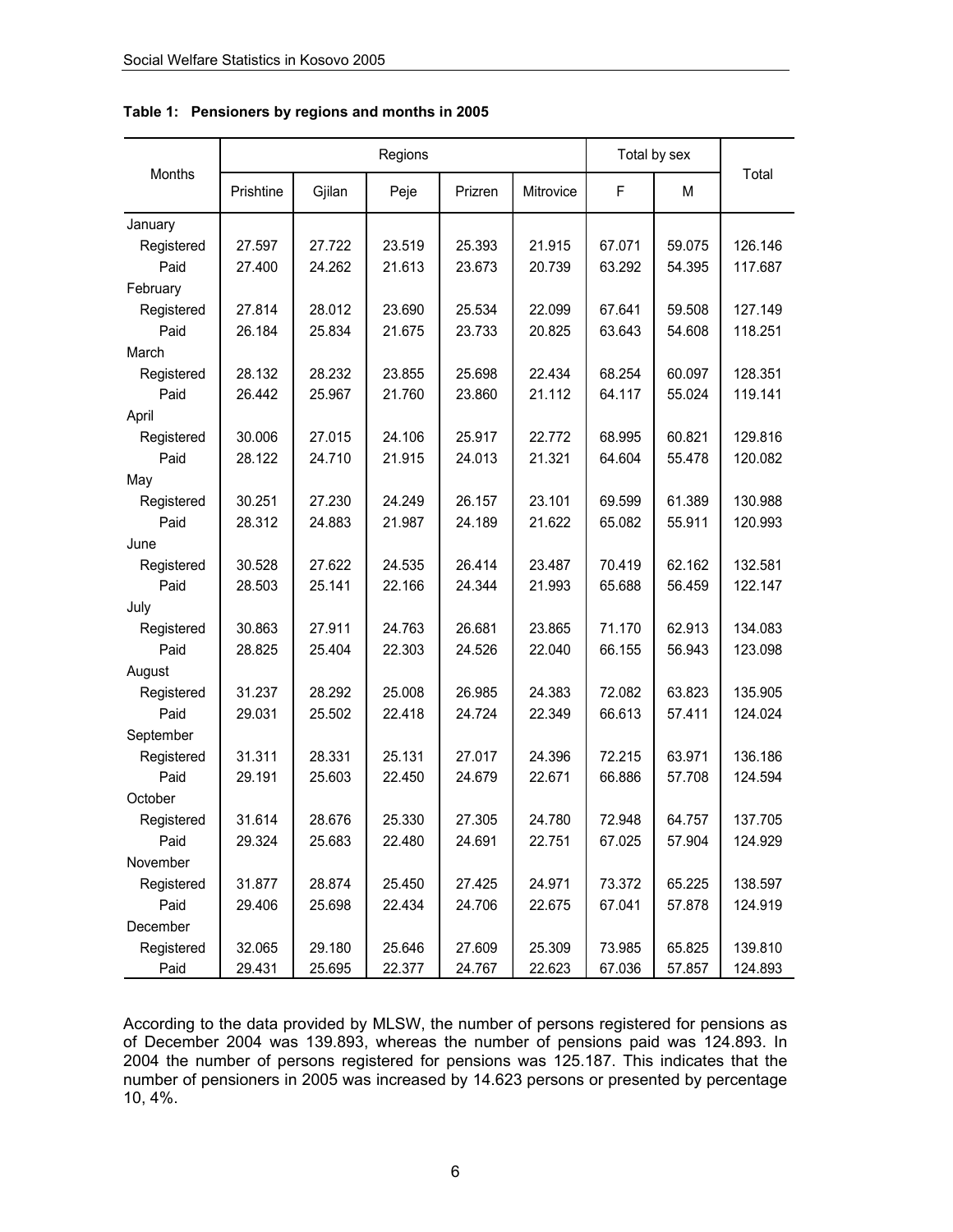| <b>Months</b> |        | Total number |         | Total payment in $\epsilon$ |  |
|---------------|--------|--------------|---------|-----------------------------|--|
|               | Female | Male         | Total   |                             |  |
| January       | 63.292 | 54.395       | 117.687 | 4.763.395                   |  |
| February      | 63.643 | 54.608       | 118.251 | 4.774.990                   |  |
| March         | 64.117 | 55.024       | 119.141 | 4.825.840                   |  |
| April         | 64.604 | 55.477       | 120.081 | 4.866.160                   |  |
| May           | 65.082 | 55.911       | 120.993 | 4.895.520                   |  |
| June          | 65.688 | 56.459       | 122.147 | 4.964.080                   |  |
| July          | 66.155 | 56.943       | 123.098 | 4.992.600                   |  |
| August        | 66.613 | 57.411       | 124.024 | 5.039.640                   |  |
| September     | 66.886 | 57.708       | 124.594 | 5.046.068                   |  |
| October       | 67.025 | 57.904       | 124.929 | 5.046.840                   |  |
| November      | 67.041 | 57.878       | 124.919 | 5.048.200                   |  |
| December      | 67.036 | 57.857       | 124.893 | 5.050.000                   |  |

**Table 2: Pensioners registered and total payment in 2005** 

**Chart 1: Structure of pensioners presented by percentage according to the situation in December** 



The table above shows that the largest number of persons registered for pensions belongs to female gender, around 67.036 or presented by percentage 54 %, whereas a smaller number belong to male gender, with a total of 57.857 or 46 %.

The difference between 2004 and 2005 can be noticed due to the fact that in 2004 the number of female applicants registered for pensions was 62.920, whereas the number of male applicants was 54.012.Comparing to 2004 it appears that in 2005 we have the number of female applicants increased by 4.116 or 6,1 %, as well as the number of male applicants registered increased by 3.845 or 6,6 % .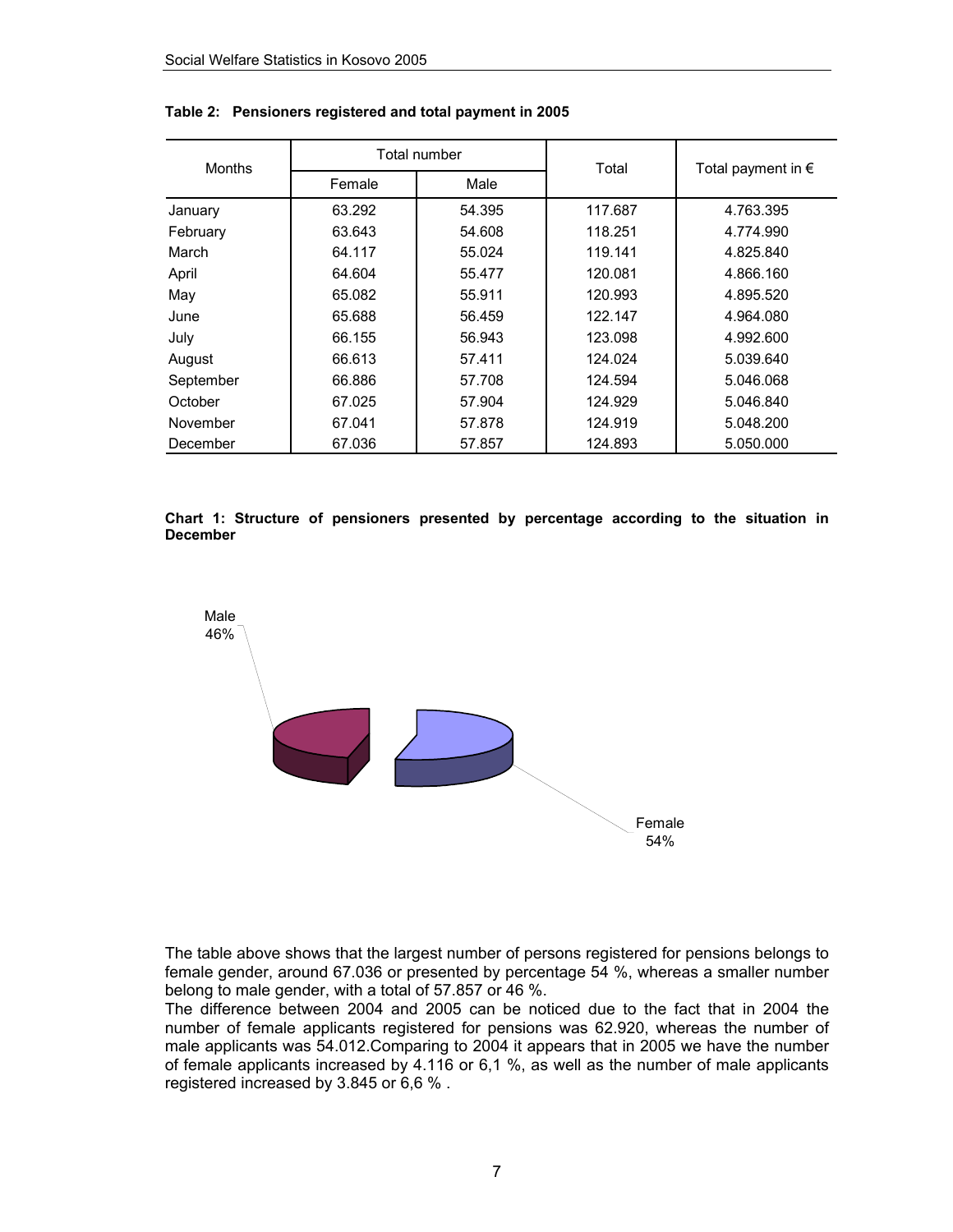| <b>Months</b> | Albanian |        | Serb   |        | Total  |        |
|---------------|----------|--------|--------|--------|--------|--------|
|               | Female   | Male   | Female | Male   | Female | Male   |
| January       | 50.392   | 43.967 | 12.900 | 10.428 | 63.292 | 54.395 |
| February      | 50.719   | 44.134 | 12.924 | 10.474 | 63.643 | 54.608 |
| March         | 51.048   | 44.426 | 13.069 | 10.598 | 64.117 | 55.024 |
| April         | 51.381   | 44.746 | 13.223 | 10.731 | 64.604 | 55.477 |
| May           | 51.685   | 45.041 | 13.397 | 10.870 | 65.082 | 55.911 |
| June          | 52.118   | 45.451 | 13.570 | 11.008 | 65.688 | 56.459 |
| July          | 52.514   | 45.843 | 13.641 | 11.100 | 66.155 | 56.943 |
| August        | 52.819   | 46.186 | 13.794 | 11.225 | 66.613 | 57.411 |
| September     | 52.845   | 46.263 | 14.041 | 11.445 | 66.886 | 57.708 |
| October       | 52.937   | 46.413 | 14.088 | 11.491 | 67.025 | 57.904 |
| November      | 52.914   | 46.359 | 14.127 | 11.519 | 67.041 | 57.878 |
| December      | 52.879   | 46.301 | 14.157 | 11.556 | 67.036 | 57.857 |

**Table 3: Pensioners registered by the language of applicants in 2005** 

#### **Chart 2: Pensioners registered by the language of applicant**



The table and the chart above show that the largest number of applicants for pensions is of Albanian ethnicity, around 99.180 or presented by percentage 79 % (this percentage also includes other minorities except Serb minority), and 25.713 or 21 % belong to Serb ethnicity. Pensioners registered by the language on applicant in 2004/2005 are also presented through the following chart:

If we make a comparison between the two years, we can see that in 2004 the total number of Albanians who applied for pensions was 22.816. This shows that in 2005 the participation of Albanians registered for pensions was increased by 5.064 or 5,1 %, whereas the participation of Serbs is increased by 2.897 or 11, 3 %.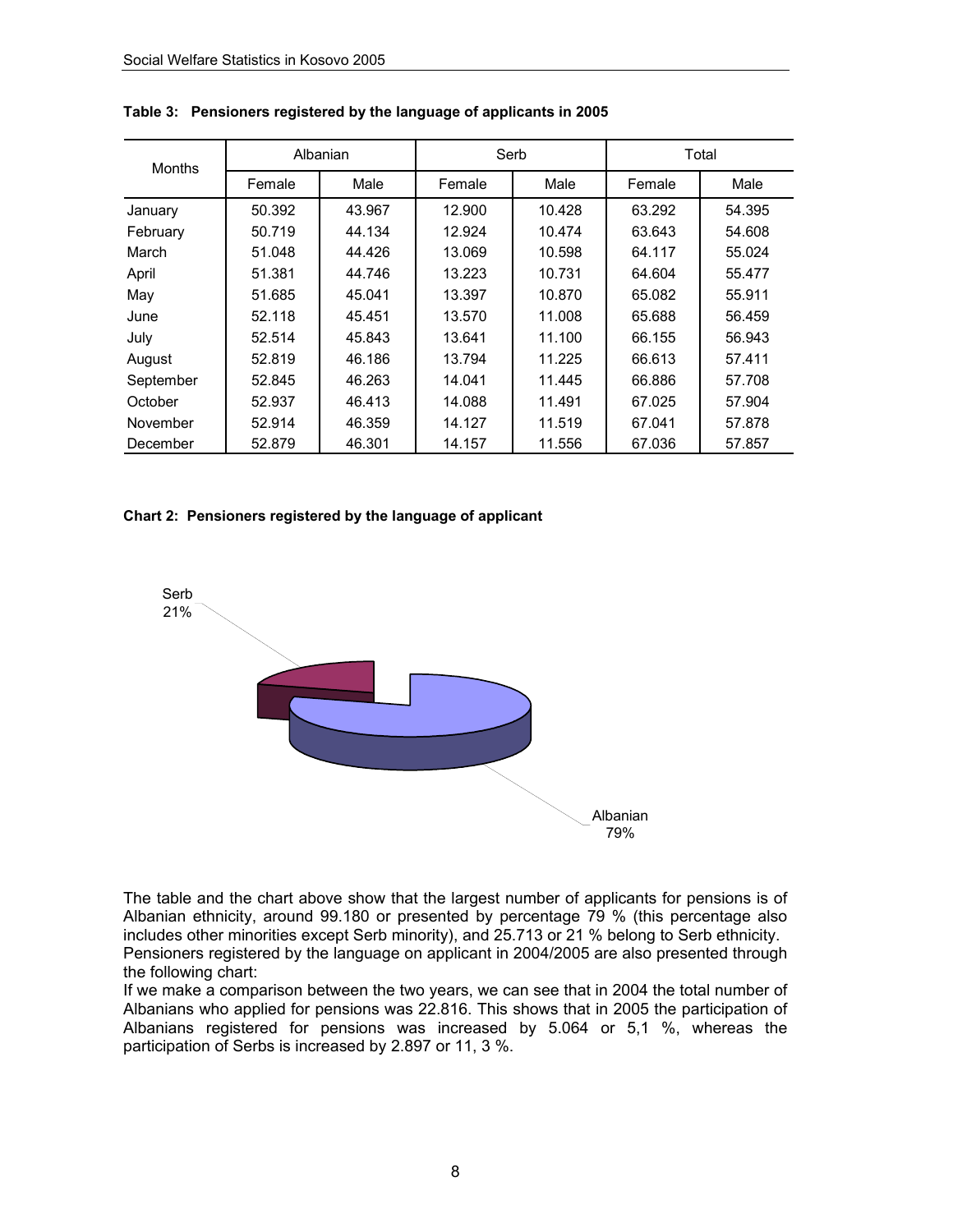| Months     |           | Total  |       |         |           |       |
|------------|-----------|--------|-------|---------|-----------|-------|
|            | Prishtine | Gjilan | Peje  | Prizren | Mitrovice |       |
| January    |           |        |       |         |           |       |
| Registered | 2.388     | 780    | 2.156 | 1.728   | 1.961     | 9.013 |
| Paid       | 1.708     | 552    | 1.675 | 1.402   | 1.507     | 6.844 |
| February   |           |        |       |         |           |       |
| Registered | 2.398     | 784    | 2.175 | 1.742   | 1.974     | 9.073 |
| Paid       | 1.722     | 556    | 1.692 | 1.412   | 1.517     | 6.899 |
| March      |           |        |       |         |           |       |
| Registered | 2.421     | 790    | 2.193 | 1.752   | 1.985     | 9.141 |
| Paid       | 1.742     | 561    | 1.703 | 1.417   | 1.523     | 6.946 |
| April      |           |        |       |         |           |       |
| Registered | 2.434     | 794    | 2.216 | 1.772   | 1.992     | 9.208 |
| Paid       | 1.753     | 563    | 1.719 | 1.425   | 1.524     | 6.984 |
| May        |           |        |       |         |           |       |
| Registered | 2.446     | 799    | 2.235 | 1.784   | 2.011     | 9.275 |
| Paid       | 1.768     | 564    | 1.734 | 1.438   | 1.536     | 7.040 |
| June       |           |        |       |         |           |       |
| Registered | 2.465     | 804    | 2.243 | 1.790   | 2.022     | 9.324 |
| Paid       | 1.785     | 566    | 1.741 | 1.440   | 1.547     | 7.079 |
| July       |           |        |       |         |           |       |
| Registered | 2.472     | 805    | 2.252 | 1.794   | 2.028     | 9.351 |
| Paid       | 1.791     | 568    | 1.750 | 1.443   | 1.553     | 7.105 |
| August     |           |        |       |         |           |       |
| Registered | 2.472     | 805    | 2.252 | 1.794   | 2.028     | 9.351 |
| Paid       | 1.791     | 568    | 1.749 | 1.443   | 1.552     | 7.103 |
| September  |           |        |       |         |           |       |
| Registered | 2.486     | 809    | 2.270 | 1.807   | 2.036     | 9.408 |
| Paid       | 1.794     | 572    | 1.766 | 1.450   | 1.556     | 7.138 |
| October    |           |        |       |         |           |       |
| Registered | 2.499     | 812    | 2.293 | 1.813   | 2.045     | 9.462 |
| Paid       | 1.801     | 575    | 1.785 | 1.454   | 1.557     | 7.172 |
| November   |           |        |       |         |           |       |
| Registered | 2.511     | 814    | 2.307 | 1.815   | 2.058     | 9.505 |
| Paid       | 1.814     | 578    | 1.799 | 1.456   | 1.569     | 7.216 |
| December   |           |        |       |         |           |       |
| Registered | 2.544     | 815    | 2.321 | 1.822   | 2.072     | 9.574 |
| Paid       | 1.848     | 578    | 1.810 | 1.465   | 1.585     | 7.286 |

#### **Table 4: War invalids and their relatives registered and paid by months and regions in 2005**

According to the situation from 2005, the number of war invalids registered was 9 574, whereas the number of war invalids paid was 7.286. In 2004 the number of war invalids registered was 8.962 and 7.286 being paid. Comparing to 2004 the number of war invalids registered was increased by 612 or 6, 4 %.

The largest number of war invalids was registered in Prishtina Region, around 2.544 and the smallest number is recorded in Gjilan Region, around 815 persons.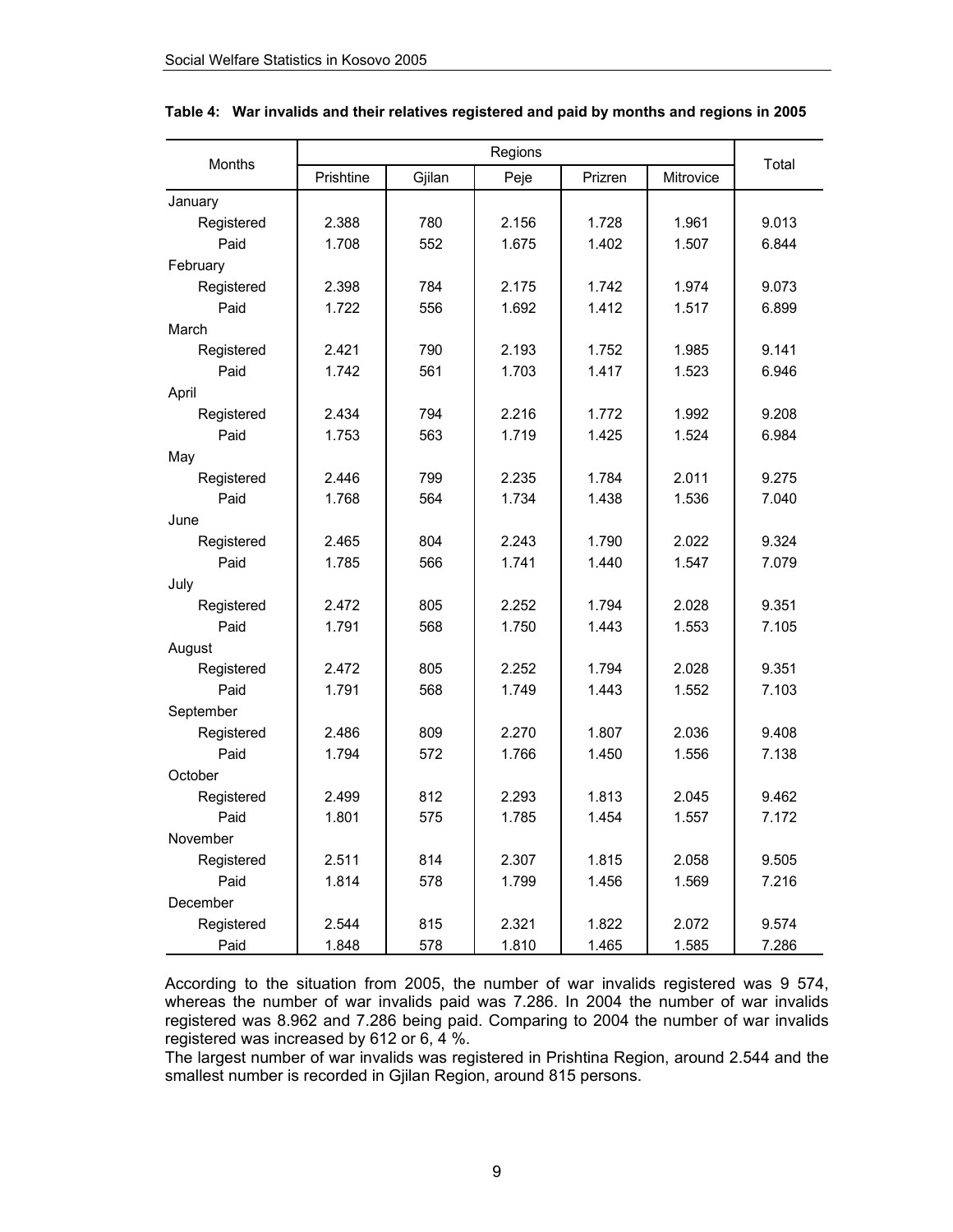|            | Age |       |       |       |       |       |       |       |
|------------|-----|-------|-------|-------|-------|-------|-------|-------|
| Months     | >18 | 18-25 | 26-35 | 36-45 | 46-55 | 56-65 | >65   | Total |
| January    |     |       |       |       |       |       |       |       |
| Registered | 147 | 536   | 1.797 | 2.164 | 1.822 | 1.424 | 1.123 | 9.013 |
| Paid       | 108 | 342   | 1.344 | 1.798 | 1.440 | 1.009 | 803   | 6.844 |
| February   |     |       |       |       |       |       |       |       |
| Registered | 148 | 538   | 1.809 | 2.187 | 1.831 | 1.429 | 1.131 | 9.073 |
| Paid       | 109 | 345   | 1.357 | 1.812 | 1.451 | 1.017 | 808   | 6.899 |
| March      |     |       |       |       |       |       |       |       |
| Registered | 149 | 543   | 1.833 | 2.199 | 1.845 | 1.440 | 1.132 | 9.141 |
| Paid       | 111 | 347   | 1.368 | 1.825 | 1.458 | 1.028 | 809   | 6.946 |
| April      |     |       |       |       |       |       |       |       |
| Registered | 150 | 550   | 1.847 | 2.216 | 1.856 | 1.451 | 1.138 | 9.208 |
| Paid       | 113 | 349   | 1.373 | 1.836 | 1.467 | 1.035 | 811   | 6.984 |
| May        |     |       |       |       |       |       |       |       |
| Registered | 153 | 558   | 1.859 | 2.238 | 1.869 | 1.457 | 1.141 | 9.275 |
| Paid       | 115 | 358   | 1.382 | 1.856 | 1.477 | 1.039 | 813   | 7.040 |
| June       |     |       |       |       |       |       |       |       |
| Registered | 154 | 561   | 1.876 | 2.250 | 1.876 | 1.463 | 1.144 | 9.324 |
| Paid       | 116 | 360   | 1.393 | 1.866 | 1.486 | 1.043 | 815   | 7.079 |
| July       |     |       |       |       |       |       |       |       |
| Registered | 156 | 561   | 1.883 | 2.258 | 1.880 | 1.465 | 1.148 | 9.351 |
| Paid       | 117 | 359   | 1.403 | 1.874 | 1.491 | 1.044 | 817   | 7.105 |
| August     |     |       |       |       |       |       |       |       |
| Registered | 156 | 561   | 1.883 | 2.258 | 1.880 | 1.465 | 1.148 | 9.351 |
| Paid       | 116 | 359   | 1.403 | 1.874 | 1.491 | 1.044 | 816   | 7.103 |
| September  |     |       |       |       |       |       |       |       |
| Registered | 158 | 570   | 1.894 | 2.271 | 1.895 | 1.470 | 1.150 | 9.408 |
| Paid       | 117 | 363   | 1.408 | 1.883 | 1.503 | 1.048 | 816   | 7.138 |
| October    |     |       |       |       |       |       |       |       |
| Registered | 162 | 575   | 1.909 | 2.288 | 1.903 | 1.475 | 1.150 | 9.462 |
| Paid       | 118 | 368   | 1.419 | 1.895 | 1.507 | 1.052 | 813   | 7.172 |
| November   |     |       |       |       |       |       |       |       |
| Registered | 162 | 577   | 1.921 | 2.306 | 1.910 | 1.478 | 1.151 | 9.505 |
| Paid       | 119 | 370   | 1.429 | 1.914 | 1.513 | 1.055 | 816   | 7.216 |
| December   |     |       |       |       |       |       |       |       |
| Registered | 165 | 579   | 1.936 | 2.316 | 1.920 | 1.497 | 1.161 | 9.574 |
| Paid       | 123 | 373   | 1.444 | 1.923 | 1.522 | 1.075 | 826   | 7.286 |

### **Table 5: War invalids and their relatives registered by age and months in 2005**

Registered war invalids and their relatives can also be presented through the following chart: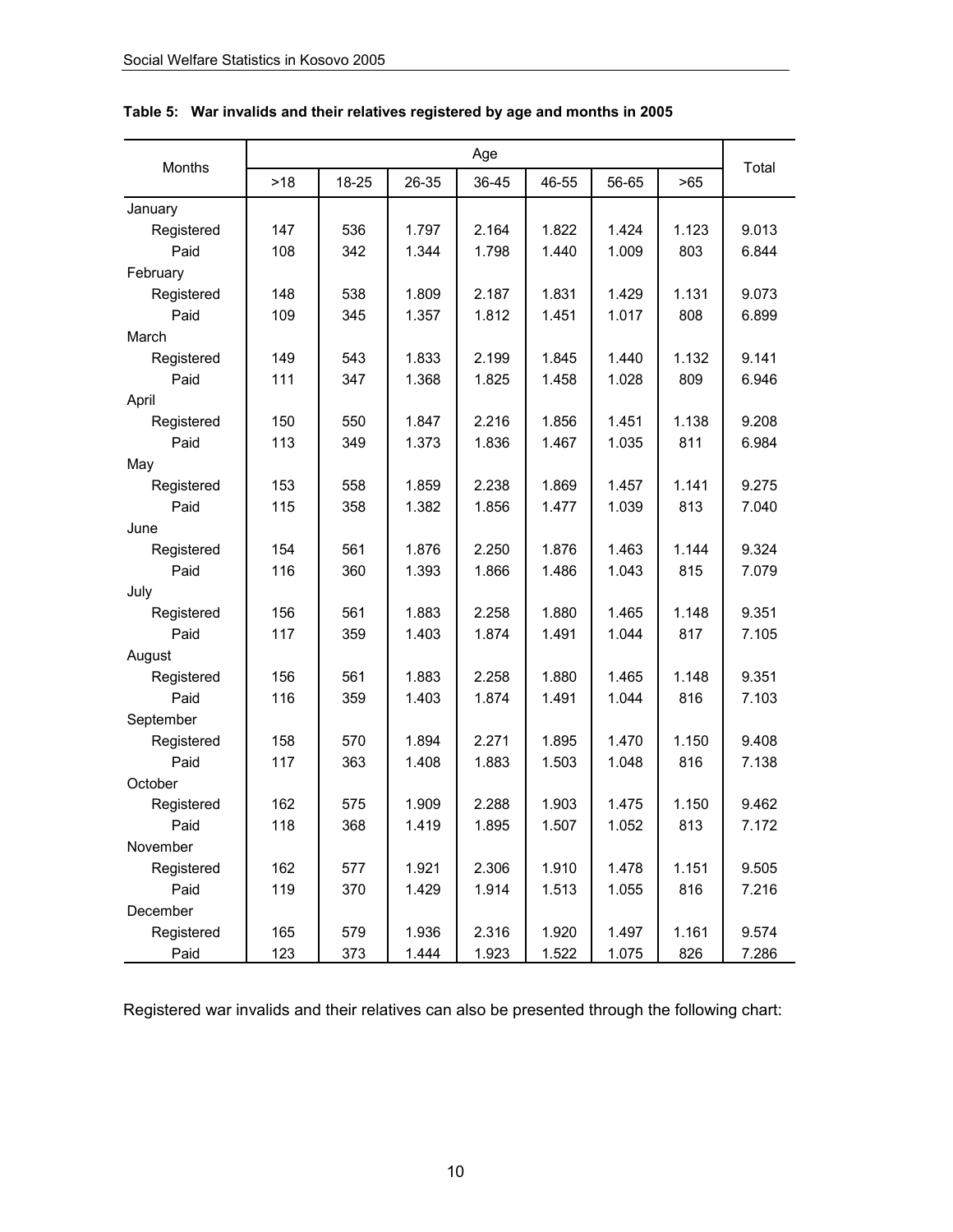



The chart above shows that the largest number of war invalids belongs to the age group 36 – 45, a total of 2.316, whereas the smallest is under the age of 18, around165.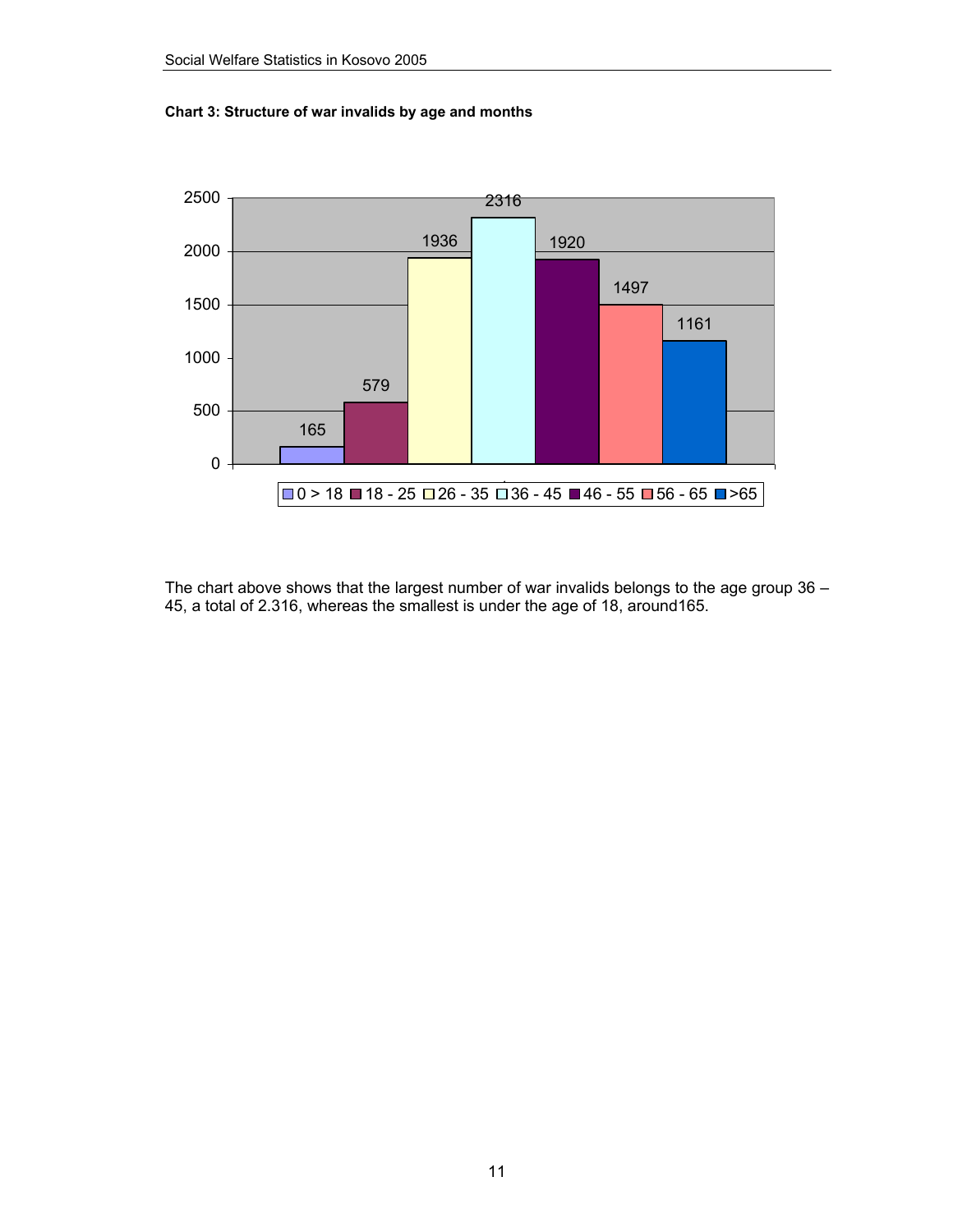| <b>Months</b> | Kosovo Albanians |       | Kosovo Serbs |      | Total  | Total |       |
|---------------|------------------|-------|--------------|------|--------|-------|-------|
|               | Female           | Male  | Female       | Male | Female | Male  |       |
| January       | 4.326            | 2.494 | 17           | 7    | 4.343  | 2.501 | 6.844 |
| February      | 4.358            | 2.517 | 17           | 7    | 4.375  | 2.524 | 6.899 |
| March         | 4.387            | 2.535 | 17           | 7    | 4.404  | 2.542 | 6.946 |
| April         | 4.411            | 2.549 | 17           | 7    | 4.428  | 2.556 | 6.984 |
| May           | 4.449            | 2.567 | 17           | 7    | 4.466  | 2.574 | 7.040 |
| June          | 4.469            | 2.586 | 17           | 7    | 4.486  | 2.593 | 7.079 |
| July          | 4.476            | 2.604 | 18           | 7    | 4.494  | 2.611 | 7.105 |
| August        | 4.475            | 2.603 | 18           | 7    | 4.493  | 2.610 | 7.103 |
| Septembe      | 4.496            | 2.617 | 18           | 7    | 4.514  | 2.624 | 7.138 |
| October       | 4.521            | 2.626 | 18           | 7    | 4.539  | 2.633 | 7.172 |
| November      | 4.544            | 2.647 | 18           | 7    | 4.562  | 2.654 | 7.216 |
| December      | 4.584            | 2.677 | 18           | 7    | 4.602  | 2.684 | 7.286 |

**Table 6: War invalids by the language of applicant in 2005** 

The largest number of war invalids paid is of Albanian ethnicity, around 7.261 persons and the smallest number is of Serb ethnicity, around 25 persons. In 2004 the number of war invalids paid, belonging to Albanian ethnicity was 6.791, whereas of those belonging to Serb ethnicity was 24.

This shows that in 2005 the number of war invalids paid, belonging to Albanian ethnicity was increased by 470 persons or 6,5 % , whereas the number of Serb invalids paid was increased only by 1 person or 4 %.



#### **Chart 4: Structure of war invalids by the language of applicant**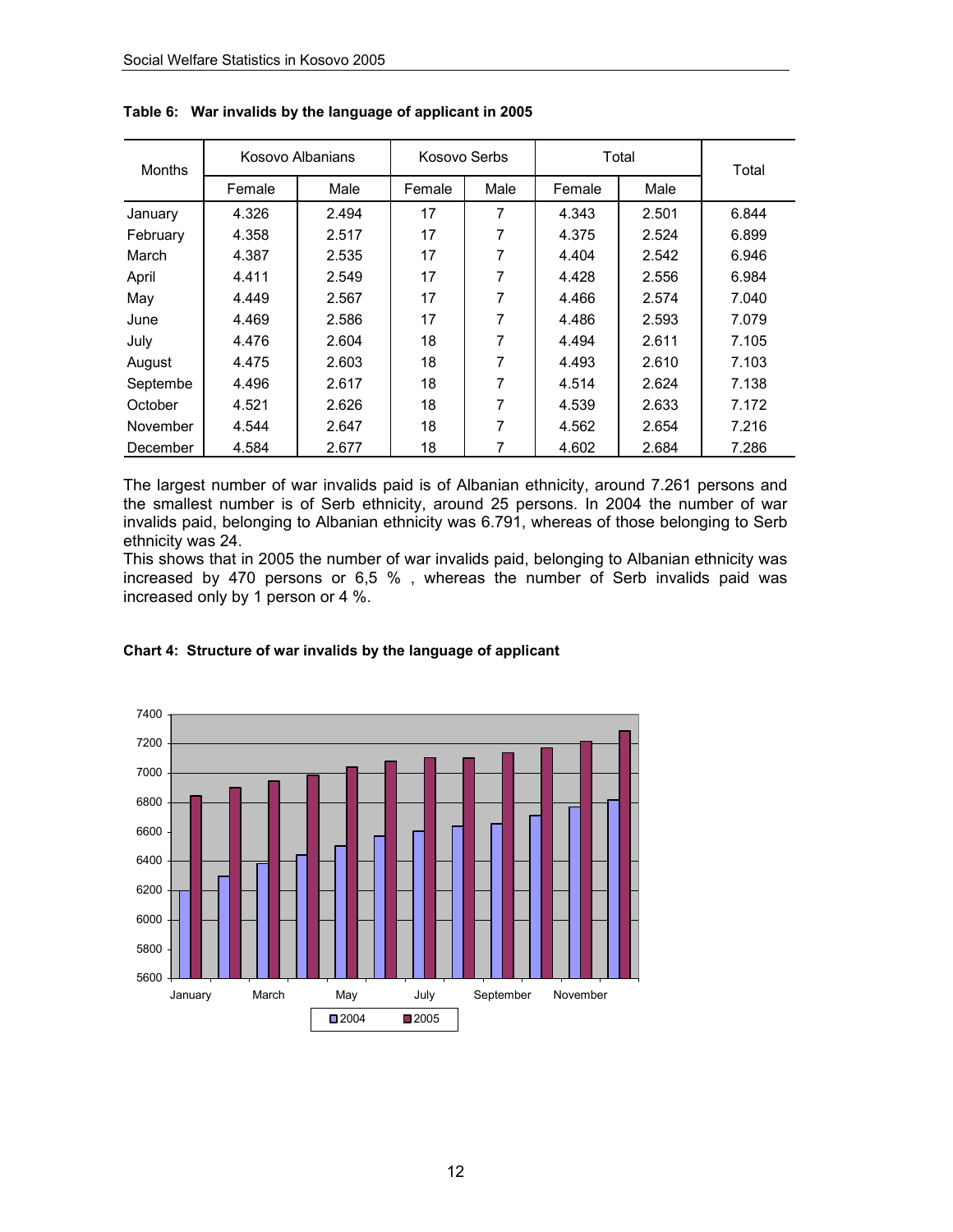| <b>Months</b> | Number of persons registered |       |       |                             |  |  |  |
|---------------|------------------------------|-------|-------|-----------------------------|--|--|--|
|               | Female                       | Male  | Total | Total payment in $\epsilon$ |  |  |  |
| January       | 4.343                        | 2.501 | 6.844 | 386.001,75                  |  |  |  |
| February      | 4.375                        | 2.524 | 6.899 | 394.403.25                  |  |  |  |
| March         | 4.404                        | 2.542 | 6.946 | 394.723.25                  |  |  |  |
| April         | 4.428                        | 2.556 | 6.984 | 393.558,25                  |  |  |  |
| May           | 4.466                        | 2.574 | 7.040 | 399.041.75                  |  |  |  |
| June          | 4.486                        | 2.593 | 7.079 | 403.446.25                  |  |  |  |
| July          | 4.494                        | 2.611 | 7.105 | 407.311.75                  |  |  |  |
| August        | 4.493                        | 2.610 | 7.103 | 434.795.25                  |  |  |  |
| September     | 4.514                        | 2.624 | 7.138 | 458.886.25                  |  |  |  |
| October       | 4.539                        | 2.633 | 7.172 | 443.301.75                  |  |  |  |
| November      | 4.562                        | 2.654 | 7.216 | 421.675,25                  |  |  |  |
| December      | 4.602                        | 2.684 | 7.286 | 423.817,00                  |  |  |  |

#### **Table 7: War invalids by gender aspect and total payment in 2005**

#### **Chart 5: Percentage of war invalids by gender aspect**



According to the gender aspect, the largest number of war invalids is consisted of female gender with around 4.602 or 63 %, whereas male gender comprises 2.684 or 37 %.

Comparing 2004 and 2005, the number of invalids paid, belonging to female gender was 4.325, whereas of those belonging to male gender was 2.490. This shows that in 2005, the number of war invalids paid, belonging to female gender was increased by 277 or 6 %, whereas the number of male gender was increased by 194 persons or 7, 2 %.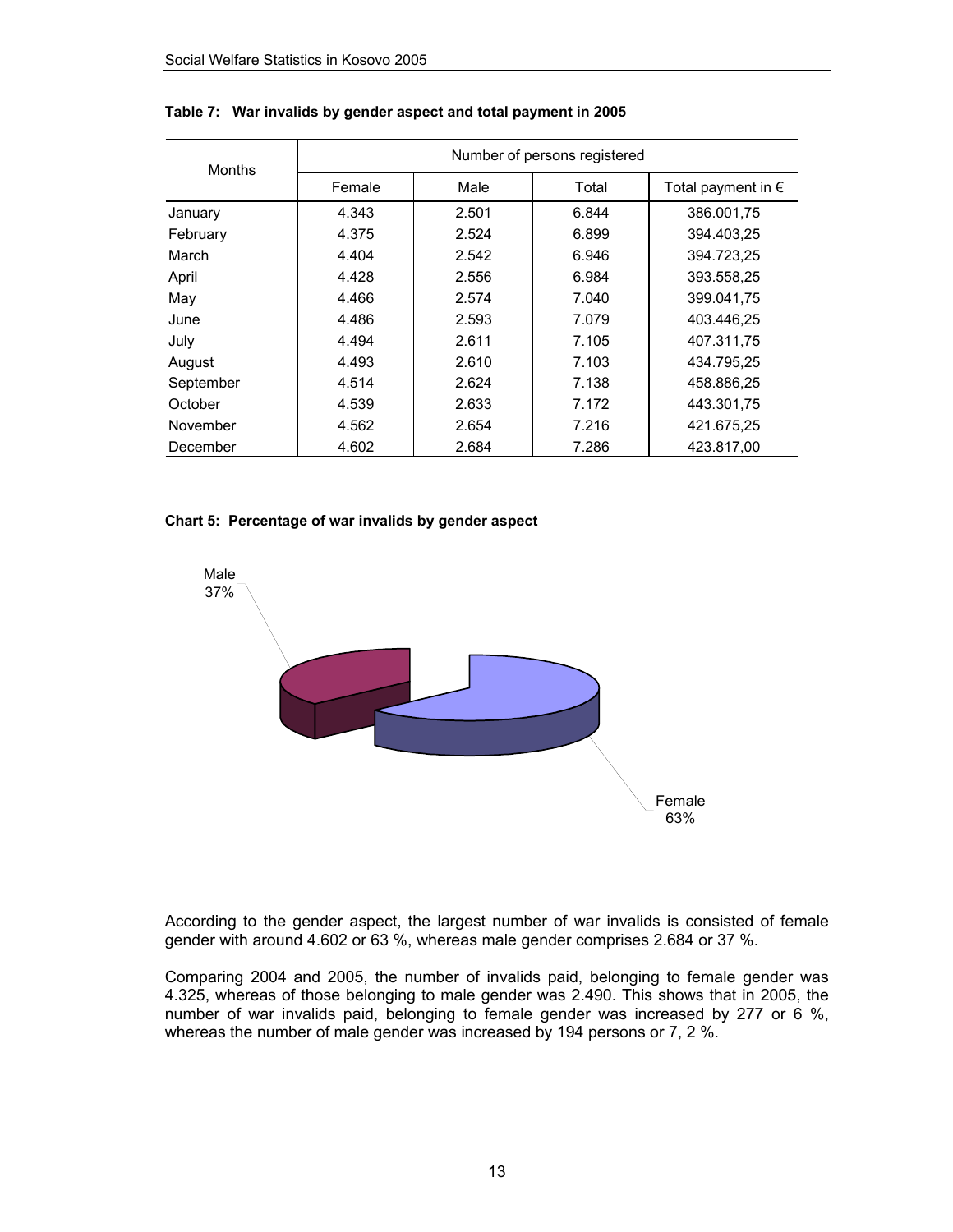| <b>Months</b> | Albanian | Serb | Other | Total |
|---------------|----------|------|-------|-------|
| January       | 73       | 81   | 40    | 194   |
| February      | 74       | 81   | 40    | 195   |
| March         | 75       | 80   | 40    | 195   |
| April         | 75       | 80   | 40    | 195   |
| May           | 75       | 80   | 40    | 195   |
| June          | 74       | 80   | 40    | 194   |
| July          | 74       | 80   | 40    | 194   |
| August        | 74       | 80   | 40    | 194   |
| September     | 78       | 80   | 39    | 197   |
| October       | 78       | 80   | 39    | 197   |
| November      | 78       | 80   | 38    | 196   |
| December      | 78       | 80   | 38    | 196   |

**Table 8: Persons with special needs accommodated in Shtimje Institution in 2005** 

**Chart 6: Percentage of persons with special needs accommodated in Shtimje Institution** 



The total number of persons accommodated in Shtimje Istitution is 196, out of which 78 or 40 % Albanians, 80 or 41 % Serbs and 38 or 19 % belong to other ethnic groups. In January 2005, there were 197 persons accommodated in this Institution, whereas in December the number was 196 persons, i.e. during the period January – December 2005 we have a slight difference by 1 person. It is also worth mentioning that in 2005, 7 persons died in this Institutions and 6 more are accommodated.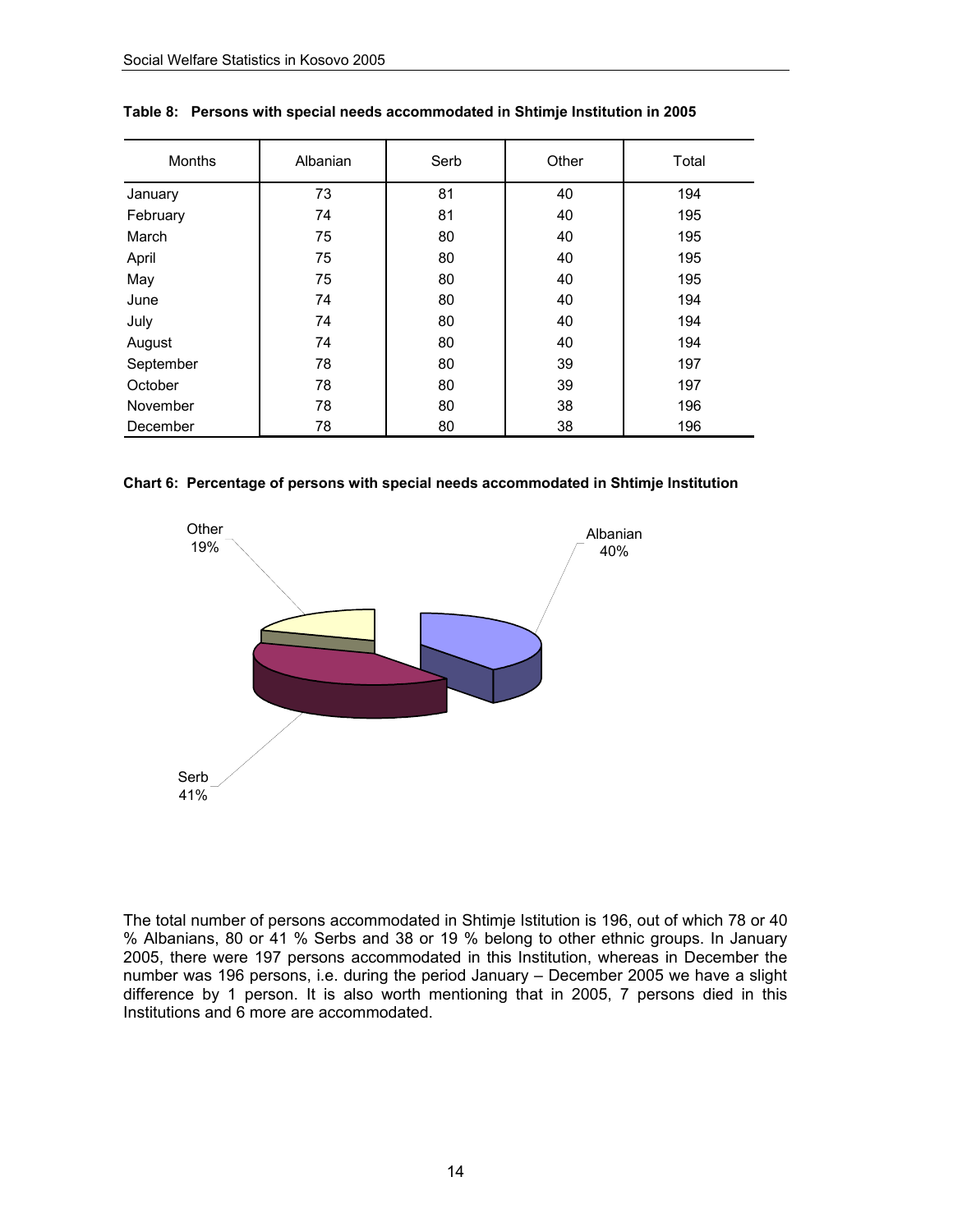| <b>Months</b> | Female | Male | Total |
|---------------|--------|------|-------|
| January       | 90     | 104  | 194   |
| February      | 91     | 104  | 195   |
| March         | 92     | 103  | 195   |
| April         | 92     | 103  | 195   |
| May           | 92     | 103  | 195   |
| June          | 91     | 103  | 194   |
| July          | 91     | 103  | 194   |
| August        | 91     | 103  | 194   |
| September     | 94     | 103  | 197   |
| October       | 94     | 103  | 197   |
| November      | 94     | 102  | 196   |
| December      | 94     | 102  | 196   |

#### **Table 9: Gender structure of persons with special needs accommodated in Shtimje Institution**





The table and the chart presented above show that the largest number of persons accommodated in this Institution is of male gender, around 102 or expressed by percentage 52 %, whereas 94 or 48 % belong to female gender.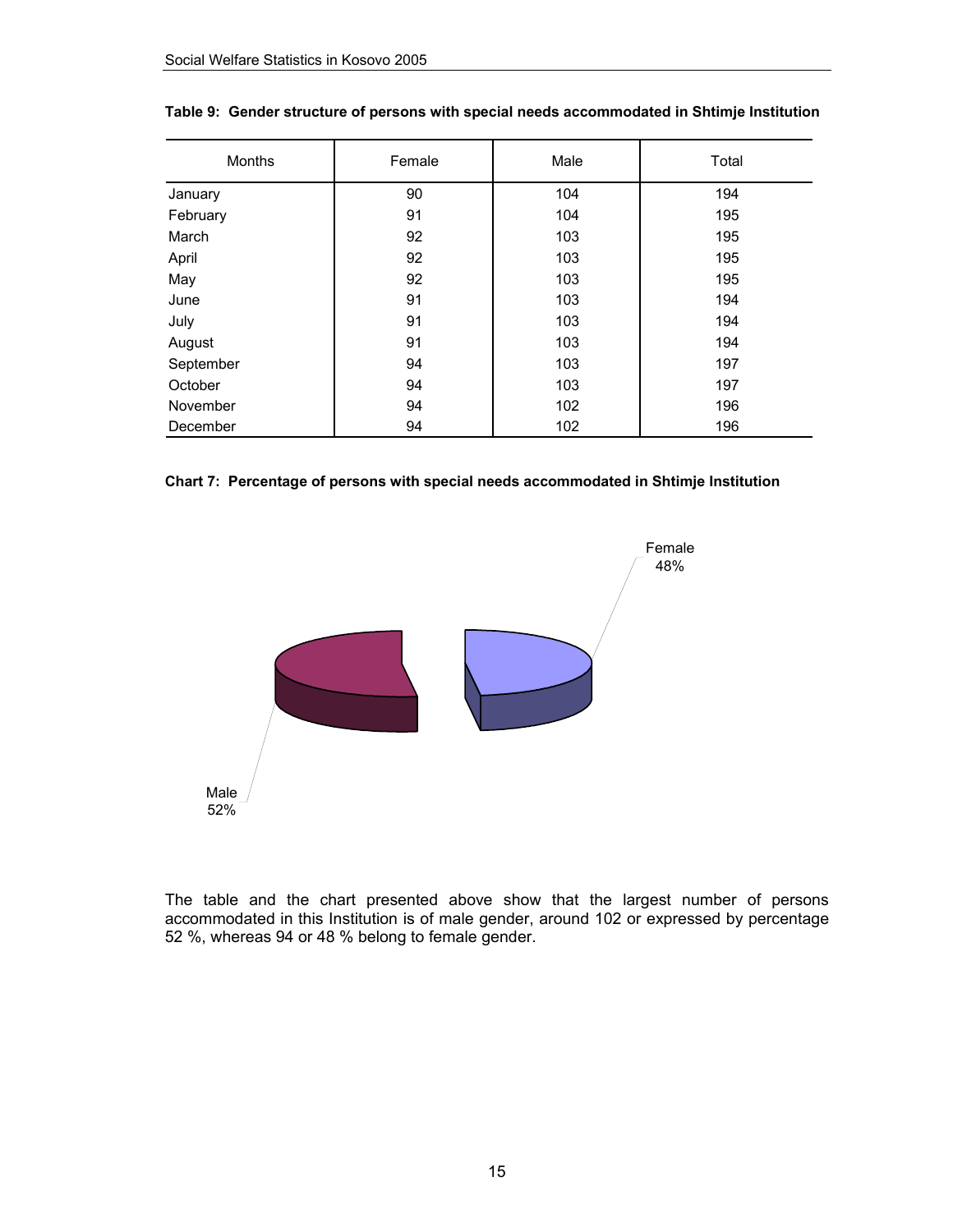| <b>Months</b> | Albanian | Serb | Other | Total |
|---------------|----------|------|-------|-------|
| January       | 95       | 15   | 17    | 126   |
| February      | 95       | 15   | 16    | 126   |
| March         | 95       | 15   | 16    | 125   |
| April         | 94       | 15   | 16    | 121   |
| May           | 92       | 14   | 15    | 122   |
| June          | 93       | 14   | 15    | 126   |
| July          | 97       | 14   | 15    | 123   |
| August        | 95       | 14   | 14    | 122   |
| September     | 95       | 14   | 13    | 122   |
| October       | 95       | 14   | 13    | 125   |
| November      | 98       | 14   | 13    | 124   |
| December      | 97       | 14   | 13    | 124   |

|  |  |  |  |  | Table 10: Elderly persons accommodated by months in Nursing-Home in Prishtina in 2005 |
|--|--|--|--|--|---------------------------------------------------------------------------------------|
|--|--|--|--|--|---------------------------------------------------------------------------------------|

**Chart 8: Ethnic structure of persons accommodated in the Nursing- Home in Prishtina** 



There are124 persons accommodated in the Nursing-Home in Prishtina, out of which 97 or 79 % Albanians, 14 or 11 % Serbs, 13 or 10 % belong to other ethnic groups. There were127 persons accommodated in this institution in 2004. Comparing to 2004 the number of persons accommodated in this institution in 2005 was decreased by 3 persons or presented by percentage 2, 4 %.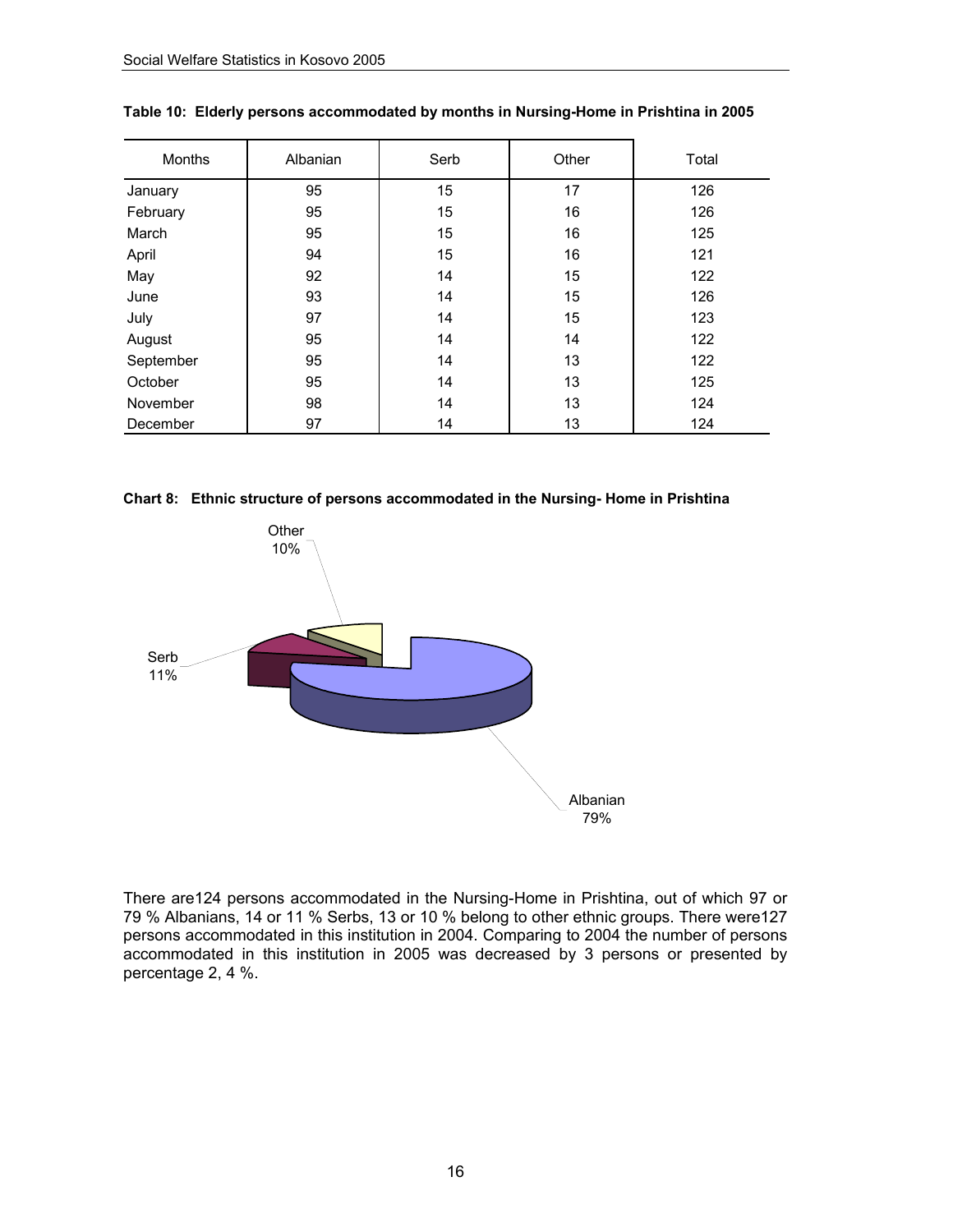| Months    | Female | Male | Total |
|-----------|--------|------|-------|
| January   | 61     | 66   | 127   |
| February  | 61     | 65   | 126   |
| March     | 61     | 65   | 126   |
| April     | 59     | 66   | 125   |
| May       | 56     | 65   | 121   |
| June      | 57     | 65   | 122   |
| July      | 58     | 68   | 126   |
| August    | 58     | 65   | 123   |
| September | 54     | 68   | 122   |
| October   | 54     | 68   | 122   |
| November  | 55     | 70   | 125   |
| December  | 59     | 65   | 124   |

**Table 11: Gender structure of elderly persons accommodated in Nursing – Home Prishtina in 2005** 

#### **Chart 9: Gender percentage of persons accommodated in the Nursing-Home in Prishtina**



The table and the chart above show that male persons comprise the largest number of people accommodated in this institution with 65 or 52 %, whereas female persons comprise 59 or 48 %.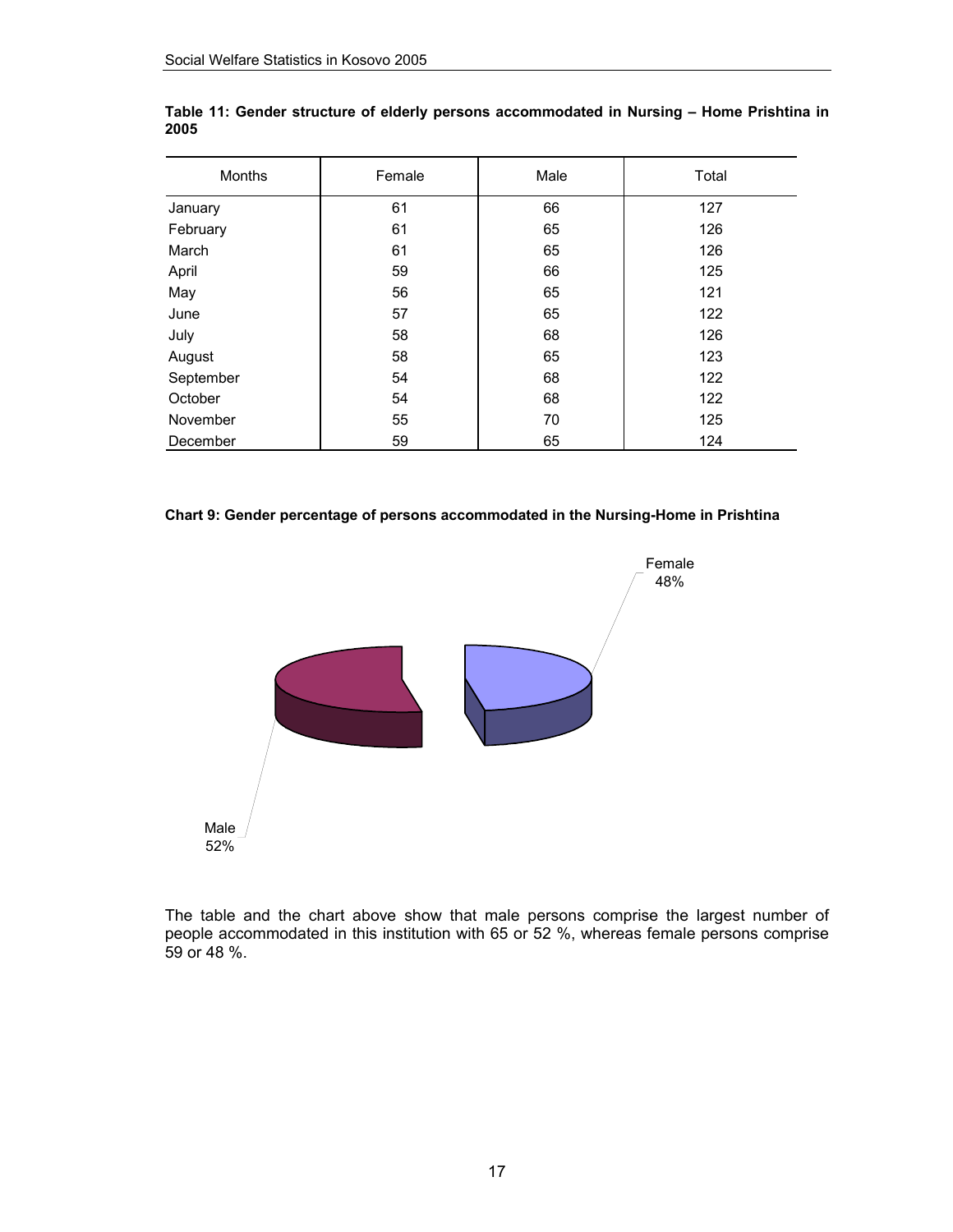| Months    | Gender structure | Total |    |
|-----------|------------------|-------|----|
|           | Female           | Male  |    |
| January   | 6                | 7     | 13 |
| February  | 3                | 3     | 6  |
| March     | 4                | 3     |    |
| April     | 6                | 9     | 15 |
| May       |                  | 4     | 5  |
| June      | 3                |       | 4  |
| July      | 2                | 4     | 6  |
| August    | 8                | 1     | 9  |
| September | 3                | 4     |    |
| October   | 2                | 3     | 5  |
| November  | 3                |       | 4  |
| December  | 3                | 6     | 9  |
| Total     | 44               | 46    | 90 |

#### **Table 12: Abandoned children by gender and months in 2005**

#### **Chart 10: Percentage of abandoned children by gender and months in 2005 Error! Not a valid link.**

Out of 90 children abandoned during the period January – December 2005, 44 or 49 % of them were of female gender and 46 or 51 % of male gender. There were 69 children abandoned in 2004. Comparing to 2004 the number of children abandoned in 2005 was considerably increased by 21 persons or presented by percentage 23, 3 %.

#### **Table 13: Families and family members receiving social assistance by months in 2004/2005**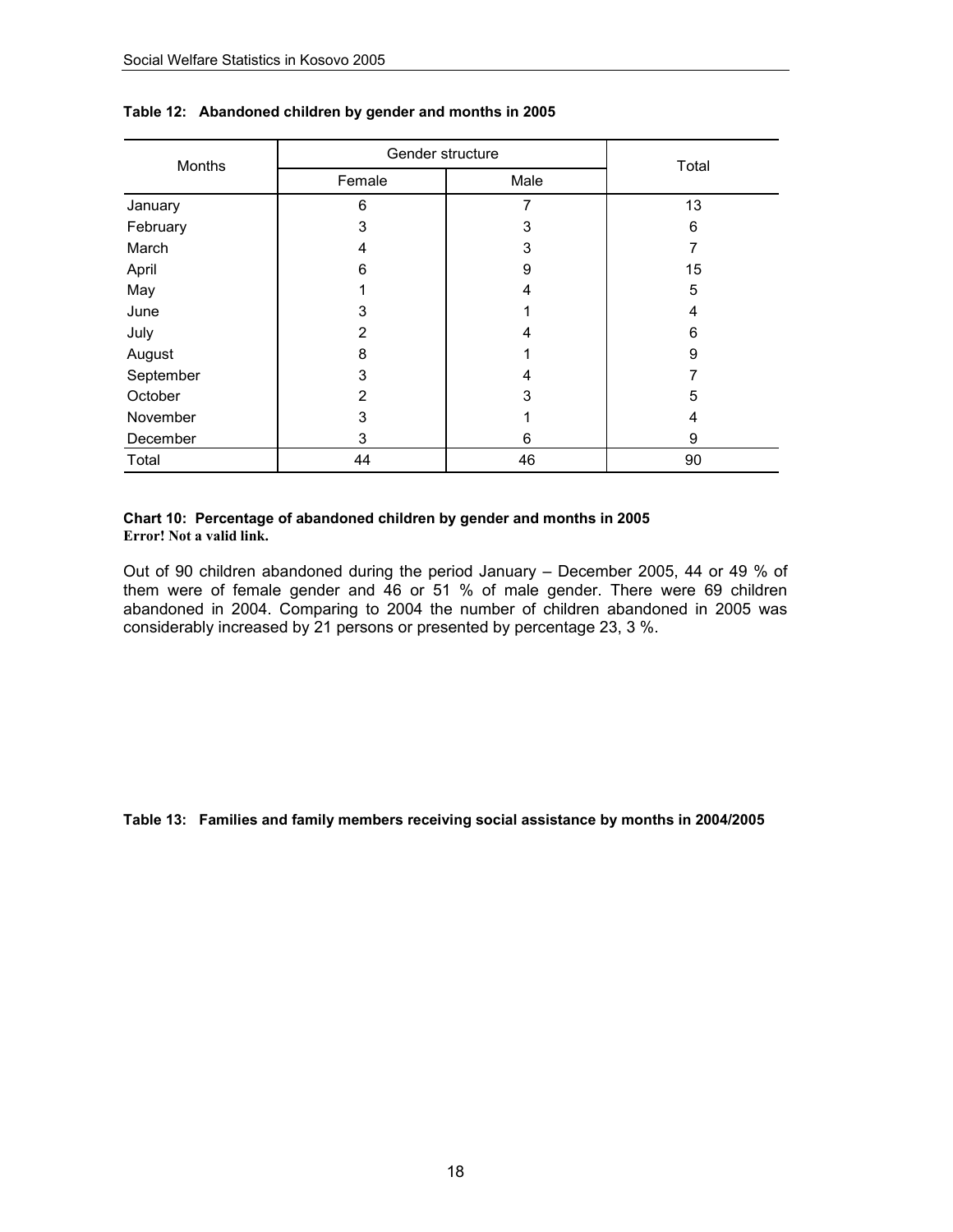|               |        | Number of families |         | Number of family members |
|---------------|--------|--------------------|---------|--------------------------|
| <b>Months</b> |        | Year               |         | Year                     |
|               | 2004   | 2005               | 2004    | 2005                     |
| January       | 51.335 | 44.354             | 196.327 | 182.970                  |
| February      | 49.425 | 43.481             | 191.993 | 180.803                  |
| March         | 48.190 | 43.600             | 188.919 | 181.524                  |
| April         | 47.301 | 43.728             | 187.285 | 182.012                  |
| May           | 46.269 | 43.655             | 185.807 | 182.386                  |
| June          | 45.789 | 43.088             | 184.359 | 180.746                  |
| July          | 44.527 | 42.870             | 181.628 | 180.613                  |
| August        | 44.694 | 42.359             | 181.993 | 178.350                  |
| September     | 45.057 | 41.991             | 183.594 | 176.630                  |
| October       | 45.078 | 41.805             | 184.508 | 175.948                  |
| November      | 44.727 | 41.767             | 183.430 | 177.047                  |
| December      | 44.911 | 42.052             | 184.974 | 178.121                  |

The table above shows that in 2004 the number of families receiving social assistance was 44.911, whereas in 2005 there were around 42.052 families receiving social assistance. This shows that in 2005 the number of families receiving social assistance was decreased by 2.859 or presented by percentage 6, 4 %.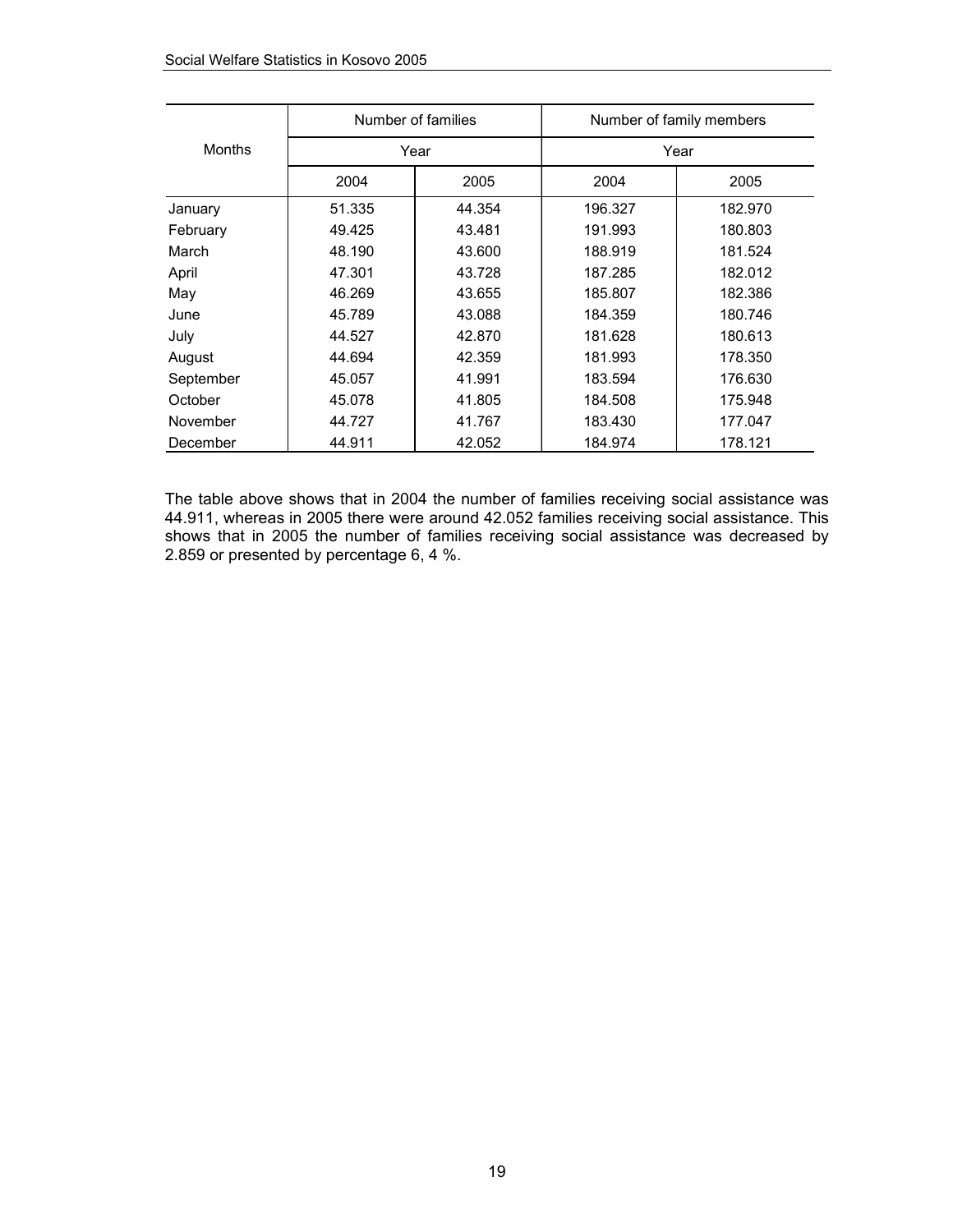|           |           |        | Region  |       |                  |        |
|-----------|-----------|--------|---------|-------|------------------|--------|
| Months    | Prishtine | Gjilan | Prizren | Peje  | <b>Mitrovice</b> | Total  |
| January   | 12.621    | 6.108  | 5.954   | 6.437 | 13.234           | 44.354 |
| February  | 12.554    | 6.011  | 5.846   | 6.298 | 12.772           | 43.481 |
| March     | 12.664    | 6.054  | 5.853   | 6.192 | 12.837           | 43.600 |
| April     | 12.753    | 6.078  | 5.818   | 6.387 | 12.692           | 43.728 |
| May       | 12.714    | 6.123  | 5.839   | 6.465 | 12.514           | 43.655 |
| June      | 12.243    | 6.115  | 5.828   | 6.525 | 12.377           | 43.088 |
| July      | 12.261    | 6.116  | 5.807   | 6.498 | 12.188           | 42.870 |
| August    | 12.006    | 6.082  | 5.677   | 6.439 | 12.155           | 42.359 |
| September | 11.962    | 5.980  | 5.638   | 6.344 | 12.067           | 41.991 |
| October   | 11.999    | 5.951  | 5.644   | 6.432 | 11.779           | 41.805 |
| November  | 12.007    | 5.984  | 5.669   | 6.441 | 11.666           | 41.767 |
| December  | 12.111    | 6.101  | 5.680   | 6.250 | 11.910           | 42.052 |

|  |  |  |  |  |  | Table 14: Families receiving social assistance by months and regions in 2005 |
|--|--|--|--|--|--|------------------------------------------------------------------------------|
|--|--|--|--|--|--|------------------------------------------------------------------------------|

Table 14 shows that there were 42.052 families receiving social assistance as of December 2005. The larges number of families receiving social assistance comes from Prishtina Region, with a total of 12.111 families, whereas the smallest number comes from Prizren Region, with around 5.680 families.

These data can also be presented through the following chart:



#### **Chart 11: Families receiving social assistance by months and regions**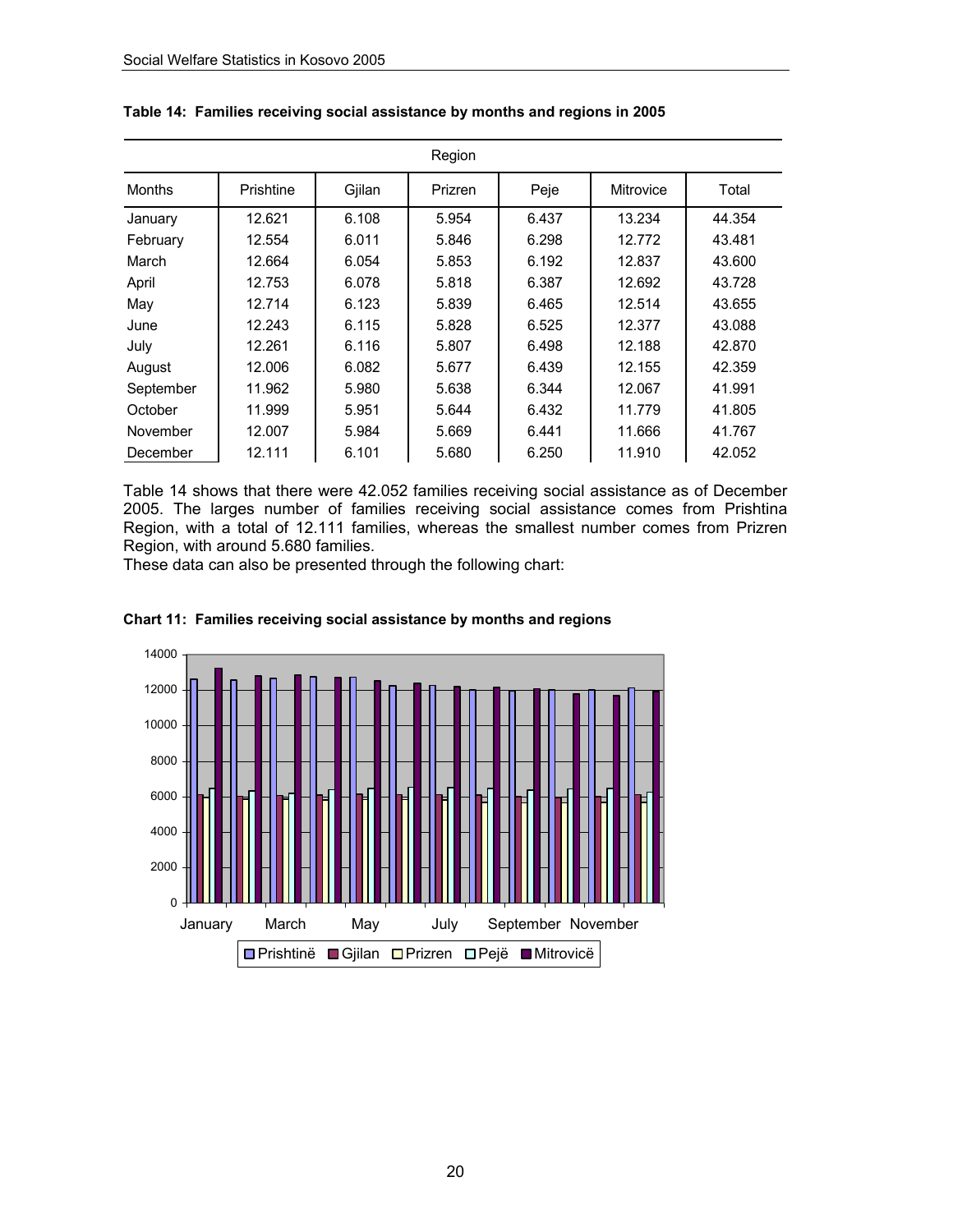|               |           |        | Regions |        |                  |         |
|---------------|-----------|--------|---------|--------|------------------|---------|
| <b>Months</b> | Prishtine | Gjilan | Prizren | Peje   | <b>Mitrovice</b> | Total   |
| January       | 54.631    | 25.677 | 26.543  | 27.168 | 48.951           | 182.970 |
| February      | 54.509    | 25.283 | 26.147  | 27.013 | 47.851           | 180.803 |
| March         | 54.964    | 25.553 | 26.356  | 26.711 | 47.940           | 181.524 |
| April         | 55.447    | 25.671 | 26.143  | 27.621 | 47.130           | 182.012 |
| May           | 55.413    | 25.934 | 26.290  | 28.029 | 46.720           | 182.386 |
| June          | 53.662    | 25.934 | 26.290  | 28.317 | 46.543           | 180.746 |
| July          | 53.896    | 25.958 | 26.271  | 28.338 | 46.150           | 180.613 |
| August        | 52.787    | 25.822 | 25.714  | 28.097 | 45.930           | 178.350 |
| September     | 52.502    | 25.302 | 25.482  | 27.706 | 45.638           | 176.630 |
| October       | 52.604    | 25.211 | 25.553  | 28,033 | 44.547           | 175.948 |
| November      | 52.892    | 25.367 | 25.778  | 28.094 | 44.916           | 177.047 |
| December      | 53.406    | 25.952 | 27.320  | 25.784 | 45.659           | 178.121 |

|  | Table 15: Family members receiving social assistance by months and regions in 2005 |  |  |  |  |
|--|------------------------------------------------------------------------------------|--|--|--|--|
|--|------------------------------------------------------------------------------------|--|--|--|--|

Table 5 shows that in 2005 the total number of persons benefiting social assistance was 178.121. These data can also be presented through the following chart:





If we compare the family members receiving social assistance by regions and months, we can see that the difference between 2004 and 2005 is that the number of family members receiving social assistance in 2004 was 184.974, whereas this number in 2005 was around 178.121. This shows that the number of family members receiving social assistance in 2005 is decreased by 6.853 members or presented by percentage by 3, 7 %.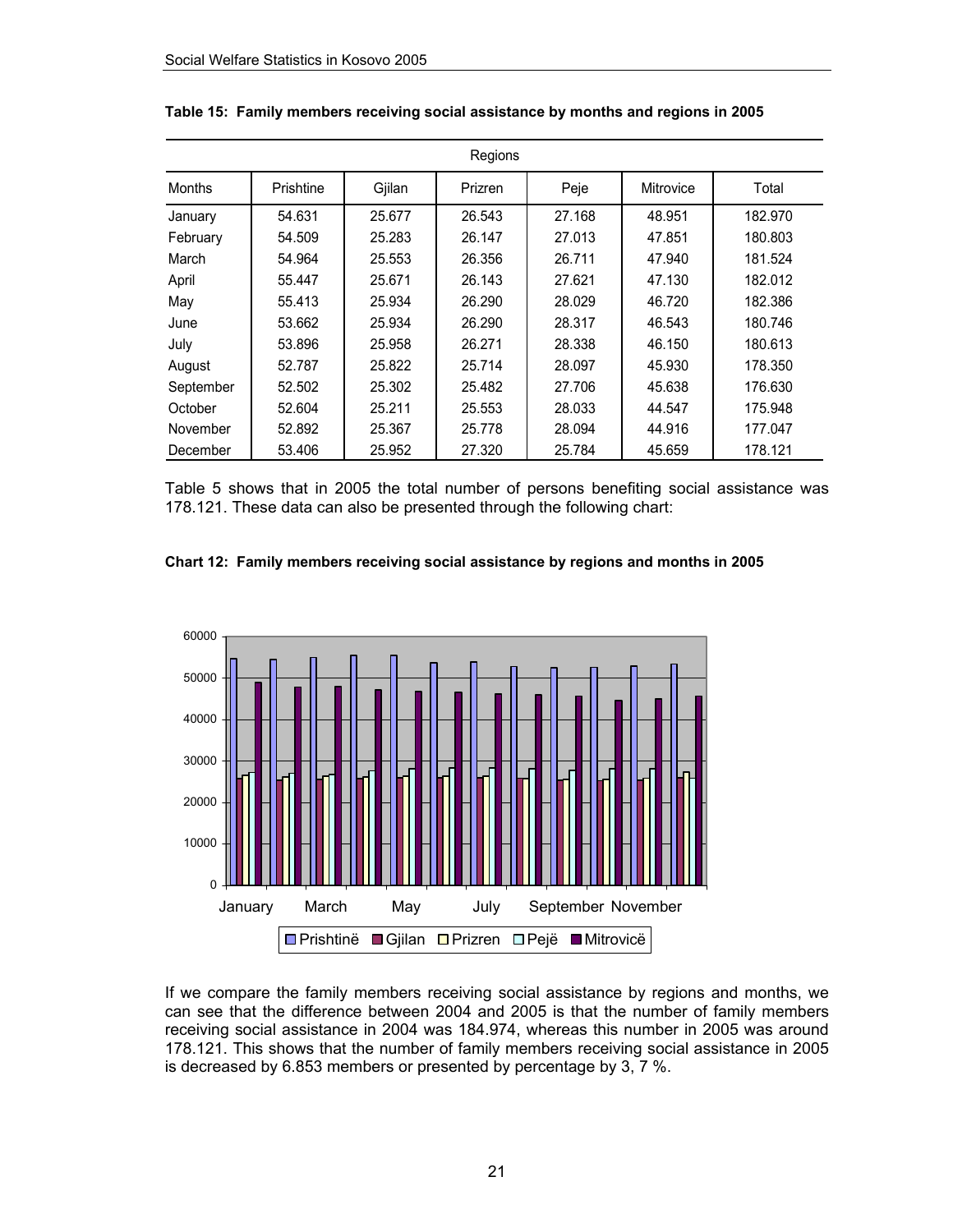| <b>Months</b> | <b>Families</b> | Number of family members |
|---------------|-----------------|--------------------------|
| January       | 44.354          | 182.970                  |
| February      | 43.481          | 180.803                  |
| March         | 43.655          | 181.524                  |
| April         | 43.728          | 182.012                  |
| May           | 43.655          | 182.386                  |
| June          | 43.088          | 180.746                  |
| July          | 42.870          | 180.613                  |
| August        | 42.359          | 178.350                  |
| September     | 41.991          | 176.630                  |
| October       | 41.805          | 175.948                  |
| November      | 41.767          | 177.047                  |
| December      | 42.052          | 178.121                  |

#### **Table 16: Families and family members receiving social assistance by months in 2005**

The table above reflects the number of families and family members benefiting social assistance in 2005.

The total number of families receiving social assistance as of December 2005 was 42.052 families, with 178.121 beneficiaries.



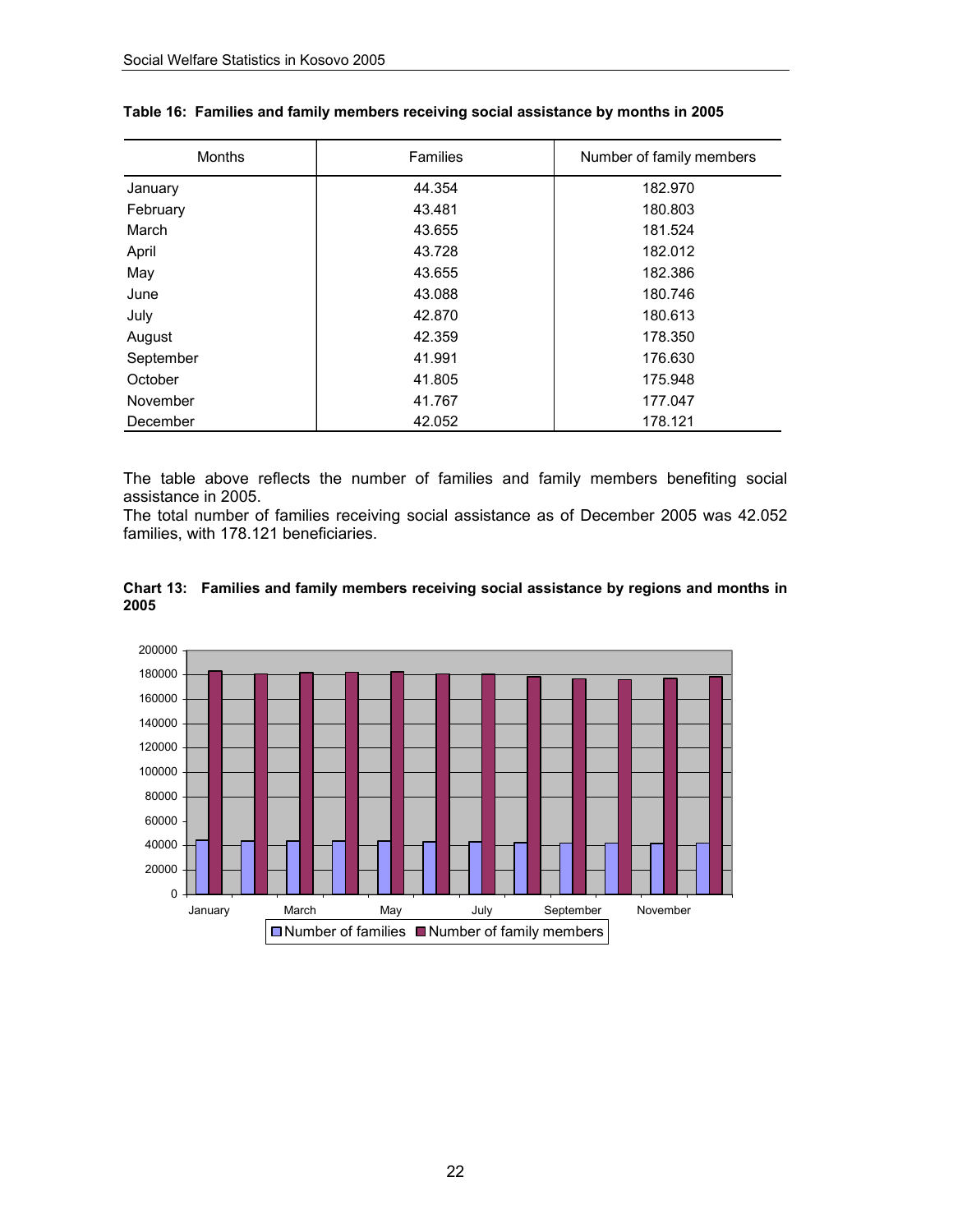**Prishtina**

| <b>Months</b> | <b>Families</b> | Family members | Payable amount in $\epsilon$ |
|---------------|-----------------|----------------|------------------------------|
| January       | 12.621          | 54.631         | 778.815                      |
| February      | 12.554          | 54.509         | 778.993                      |
| March         | 12.664          | 54.964         | 778.770                      |
| April         | 12.753          | 55.447         | 780.830                      |
| May           | 12.714          | 55.413         | 777.480                      |
| June          | 12.243          | 53.662         | 748.540                      |
| July          | 12.261          | 53.896         | 754.239                      |
| August        | 12.006          | 52.787         | 737.611                      |
| September     | 11.962          | 52.502         | 735.269                      |
| October       | 11.999          | 52.604         | 740.614                      |
| November      | 12.007          | 52.892         | 774.991                      |
| December      | 12.111          | 53.406         | 751.115                      |

#### **Table 17: Families and family members receiving social assistance by regions and months in 2005**

### **Gjilan**

| <b>Months</b> | <b>Families</b> | Family members | Payable amount in $\epsilon$ |
|---------------|-----------------|----------------|------------------------------|
| January       | 6.108           | 25.677         | 368.948                      |
| February      | 6.011           | 25.283         | 364.926                      |
| March         | 6.054           | 25.553         | 371.345                      |
| April         | 6.078           | 25.671         | 368.855                      |
| May           | 6.123           | 25.934         | 372.352                      |
| June          | 6.115           | 25.934         | 371.865                      |
| July          | 6.116           | 25.958         | 373.565                      |
| August        | 6.082           | 25.822         | 369.855                      |
| September     | 5.980           | 25.302         | 364.378                      |
| October       | 5.951           | 25.211         | 362.971                      |
| November      | 5.984           | 25.367         | 359.763                      |
| December      | 6.101           | 25.952         | 374.291                      |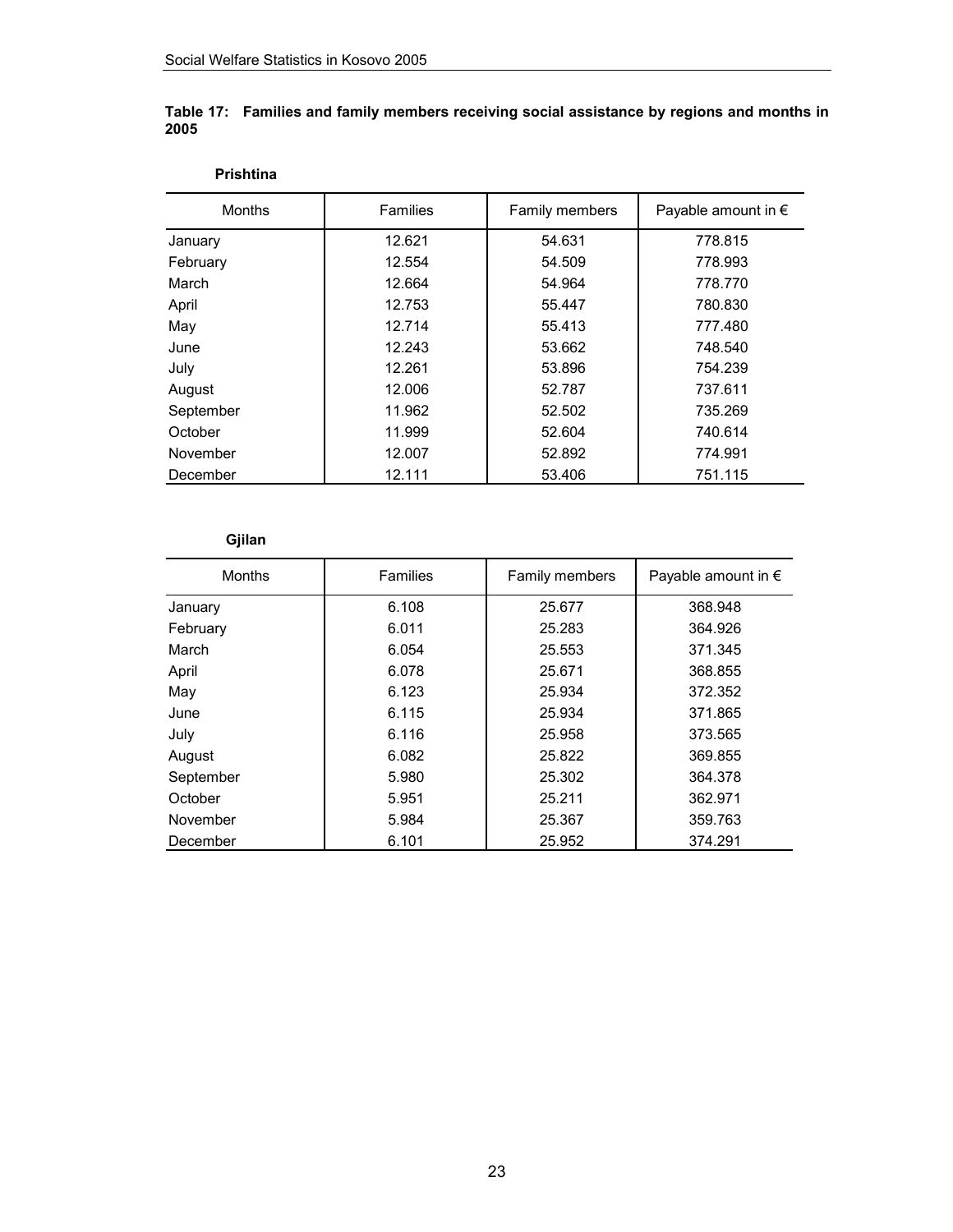| <b>Months</b> | Families | Family members | Payable amount in $\epsilon$ |
|---------------|----------|----------------|------------------------------|
| January       | 6.437    | 27.168         | 378.631                      |
| February      | 6.298    | 27.013         | 380.299                      |
| March         | 6.192    | 26.711         | 375.062                      |
| April         | 6.387    | 27.621         | 378.076                      |
| May           | 6.465    | 28.029         | 393.204                      |
| June          | 6.525    | 28.317         | 395.316                      |
| July          | 6.498    | 28.338         | 395.500                      |
| August        | 6.439    | 28.097         | 391.538                      |
| September     | 6.344    | 27.706         | 385.503                      |
| October       | 6.432    | 28.033         | 387.881                      |
| November      | 6.441    | 28.094         | 384.455                      |
| December      | 6.250    | 27.320         | 380.938                      |

| ۰.<br>×<br>۰.<br>u |
|--------------------|
|--------------------|

### **Prizren**

| <b>Months</b> | Families | Family members | Payable amount in $\epsilon$ |
|---------------|----------|----------------|------------------------------|
| January       | 5.954    | 26.543         | 365.690                      |
| February      | 5.846    | 26.147         | 360.911                      |
| March         | 5.853    | 26.356         | 359.267                      |
| April         | 5.818    | 26.143         | 357.885                      |
| May           | 5.839    | 26.290         | 358.992                      |
| June          | 5.828    | 26.290         | 360.297                      |
| July          | 5.807    | 26.271         | 357.522                      |
| August        | 5.677    | 25.714         | 351.589                      |
| September     | 5.638    | 25.482         | 348.876                      |
| October       | 5.644    | 25.553         | 347.316                      |
| November      | 5.669    | 25.778         | 348.059                      |
| December      | 5.680    | 25.784         | 351.457                      |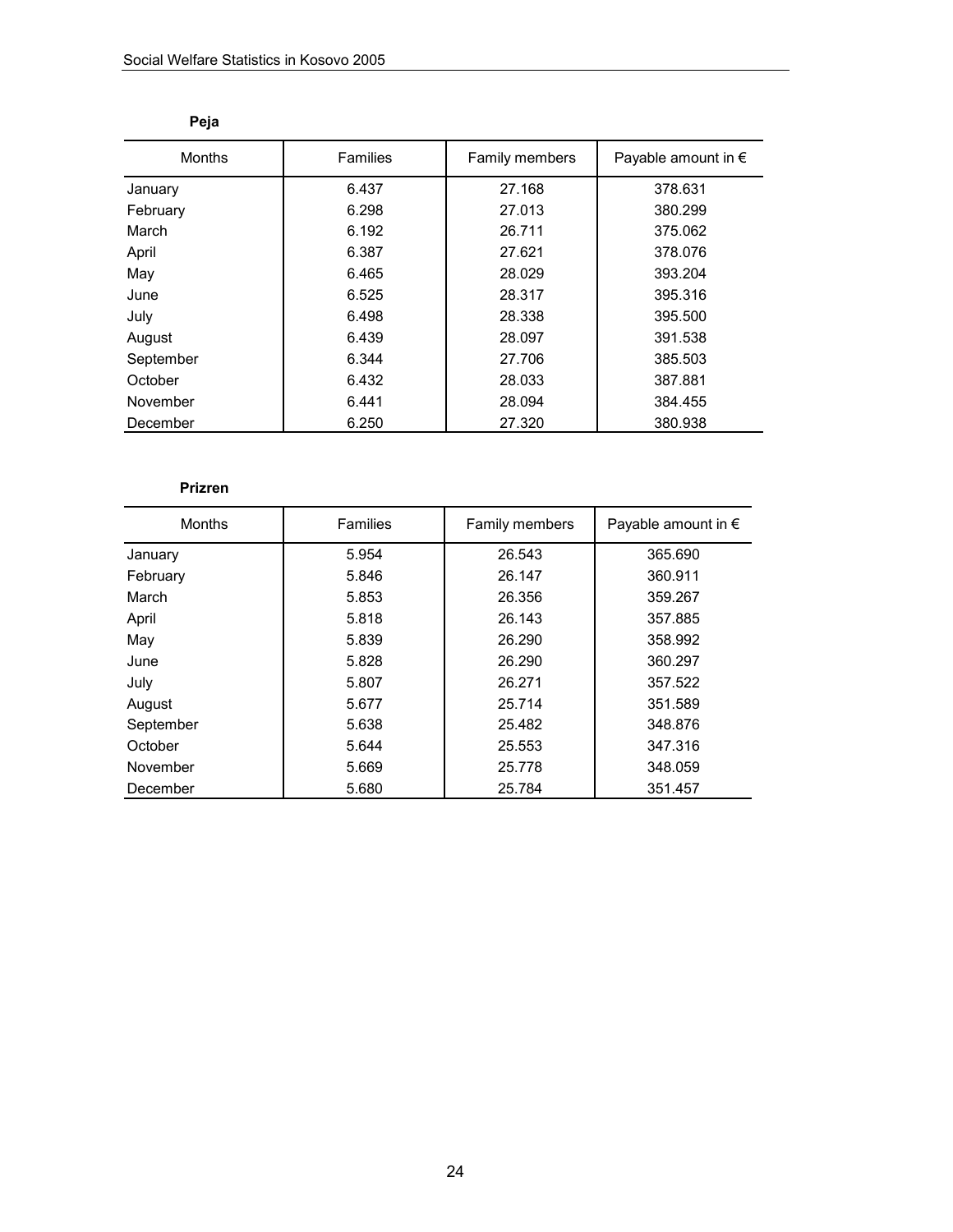| <b>Months</b> | <b>Families</b> | Family members | Payable amount in $\epsilon$ |
|---------------|-----------------|----------------|------------------------------|
| January       | 13.234          | 48.951         | 754.119                      |
| February      | 12.772          | 47.851         | 735.764                      |
| March         | 12.837          | 47.940         | 740.347                      |
| April         | 12.692          | 47.130         | 728.611                      |
| May           | 12.514          | 46.720         | 727.914                      |
| June          | 12.377          | 46.543         | 722.534                      |
| July          | 12.188          | 46.150         | 711.371                      |
| August        | 12.155          | 45.930         | 703.416                      |
| September     | 12.067          | 45.638         | 702.049                      |
| October       | 11.779          | 44.547         | 681.006                      |
| November      | 11.666          | 44.916         | 678.342                      |
| December      | 11.910          | 45.659         | 706.831                      |

#### **Mitrovica**

Tables presented above show the number of families and family members receiving social assistance as well as the funds payable for each separate region.

#### **Table 18 Annual amount of money spent for the payment of social assistance beneficiaries, pensioners and war invalids in 2004/2005**

|       |                   |               | €            |
|-------|-------------------|---------------|--------------|
| Years | Social assistance | Pensioners    | War invalids |
| 2004  | 32.479.078,00     | 54.912.559,00 | 4.552.818,00 |
| 2005  | 31.064.949,00     | 59.313.333,00 | 4.960.961,75 |

The table above shows that funds payable for social assistance were 31.064.949, 00  $\epsilon$ , 59.313.333, 00 € being paid for pensioners and 4.960.961, 75 € paid for war invalids. The table above also indicates that in 2005, the budget for social assistance has slightly decreased, whereas the budget for pensioners and war invalids was increased.